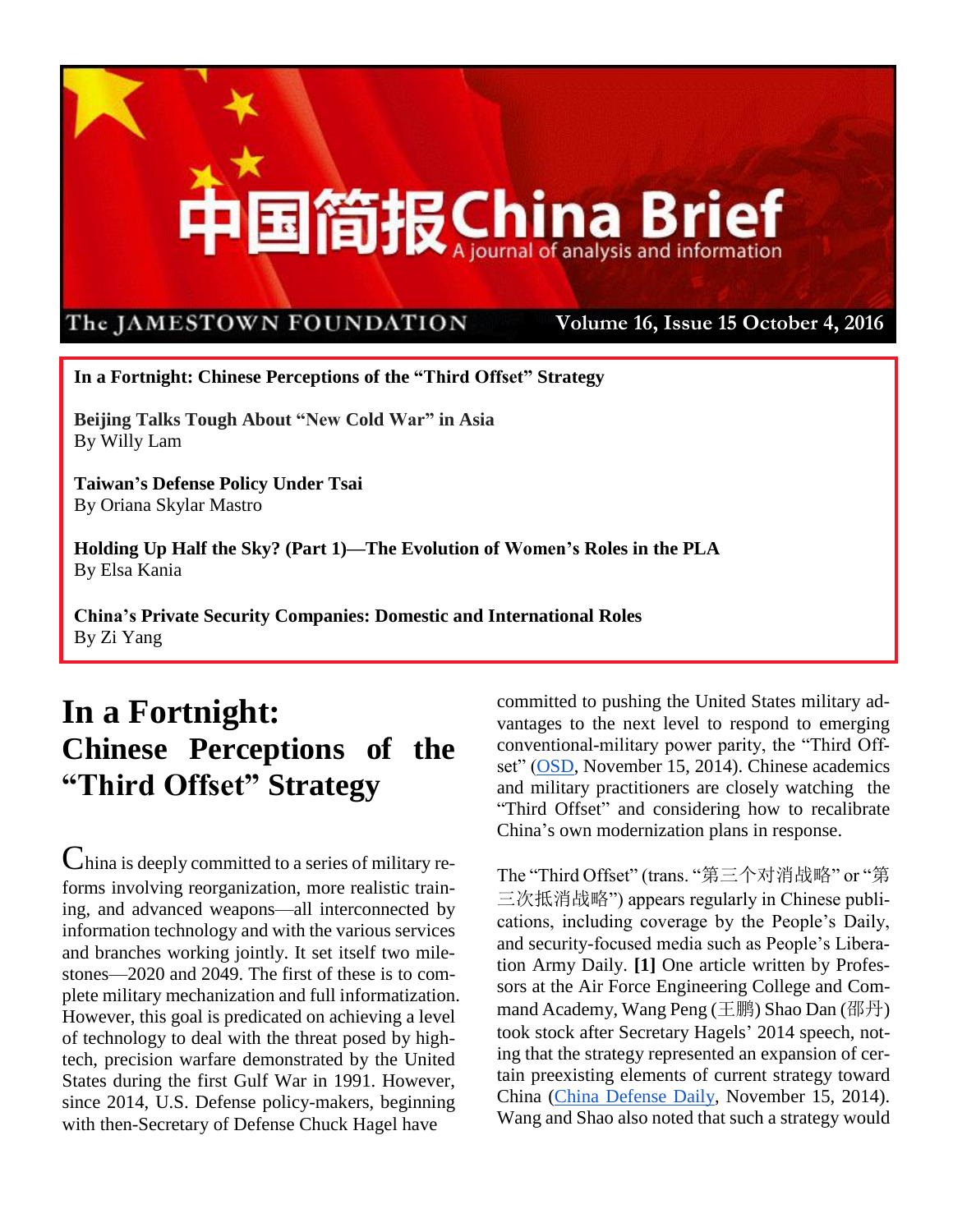require extensive support within the U.S. Government due to its budgetary requirements, and given the ease with which technology is proliferated, maintaining an edge would also pose difficulties.

Ye Jianjun (叶建军), a professor at the PLA academy of international relations, writing in the *Contemporary International Relations*, conceptualizes the "Defense Innovation Initiative" as part of "Cold War thinking". **[2]** Ye further describes the concept as disruptive and harmful to positive development of international relations.

Such attitudes should perhaps not be surprising, because China is in many ways still completing its own transition to "second offset" technologies, such as building its own domain-awareness capabilities, global positioning satellite constellation (Beidou) and stealth aircraft. The PLA Air Force's inventory of aircraft is still dominated by older aircraft such as the 3rd-Generation J-8. Newer designs, such as the J-20 stealth bomber, for example, only recently reached "Low Rate Initial Production", which repre-sents an important, though early, milestone [\(Sina,](http://mil.news.sina.com.cn/jssd/2016-07-17/doc-ifxuapvs8631128.shtml) July 17).

Moreover, it is important to note that Chinese strategy is not purely-mirror imaging, and frequently makes use of technologies meant to undercut what it perceives as major U.S. strengths. These include the frequently discussed "anti-access" and "assassins' mace" (反介入; 杀手锏) technologies (though these terms are increasingly out of favor with U.S. officials) which have been a major focus of China's modernization efforts, including anti-ship ballistic missiles, cruise missiles and advanced air defenses [\(Twitter,](https://twitter.com/CNORichardson/status/782945645137104897) October 3; *[China Brief](https://jamestown.org/program/beijing-ups-the-ante-in-south-china-sea-dispute-with-hq-9-deployment/)*, March 28).

However, China has already invested in its own high tech next generation technologies from quantum computing railguns to laser systems, likely in a bid to not only further speed its progress in achieving full capability in Second Offset technologies, but also further pushing it toward further innovations. The Chinese government sees this technological competition as absolutely requiring greater integration of civilian and military technologies to gain a decisive edge [\(People's Daily,](http://news.xinhuanet.com/comments/2015-05/31/c_1115462312.htm) May 31, 2015).

Chen Liling (陈利玲), Zhao Shuang (赵霜), Wang Liping (汪立萍), are researchers at China Aerospace Science Industry Corporation's No. 8511 Research Institute in Nanjing. Writing in *Aerospace Electronic Warfare* (航天电子对抗), they describe the "core" of the "Third offset" as "built on the superiority of precision-guided weapons, which is in turn based on electronic warfare capability." **[3]** They note that the experience of the Ukrainian military—whose GPS systems have been regularly jammed by their Russian opponents have further refocused U.S. attention on this electronic warfare component and pushed the U.S. to look toward making systems more intelligent (智能化) to overcome weakness in the electronic sphere. Though in a somewhat different form, unmanned systems are also a priority and would have a higher degree of autonomy, though still tethered to human control. As previously noted in *China Brief*, China itself is attempting to build the foundation for its own drone capability, and is exporting drones abroad to further fund development (*[China Brief](https://jamestown.org/program/the-human-and-organizational-dimensions-of-the-plas-unmanned-aerial-vehicle-systems/)*, May 11).

Appropriately, the Chinese civilian and military establishment are making major investments in Artificial Intelligence (AI; 人工智能), in several cases through cooperation with Western companies [\(SCMP,](http://www.scmp.com/tech/enterprises/article/1935579/china-lead-world-artificial-intelligence-says-top-microsoft) April 16). Particularly in the wake of the Snowden revelations, China began producing its own software and hardware, which is seen as reducing a major source of potential vulnerabilities (see: *China Brief*, "China's Server Sinification" Parts [One](http://www.jamestown.org/programs/chinabrief/single/?tx_ttnews%5Btt_news%5D=43437&cHash=248b4fdc547a80f3209b2a3aad3a1b1b#.V-iipDMrKJc) & [Two\)](http://www.jamestown.org/single/?tx_ttnews%5Btt_news%5D=43437&no_cache=1#.V-iiuzMrKJc).

While this initial overview demonstrates that Chinese defense policy makers are clearly aware of and reacting to the Third Offset, a more thorough investigation of authoritative publications is needed. Moreover, it will be interesting to examine how China's evolving military strategy will change to cope with both the publicly revealed details of the third-offset, and, like stealth before it, the non-public components when revealed.

### **Notes:**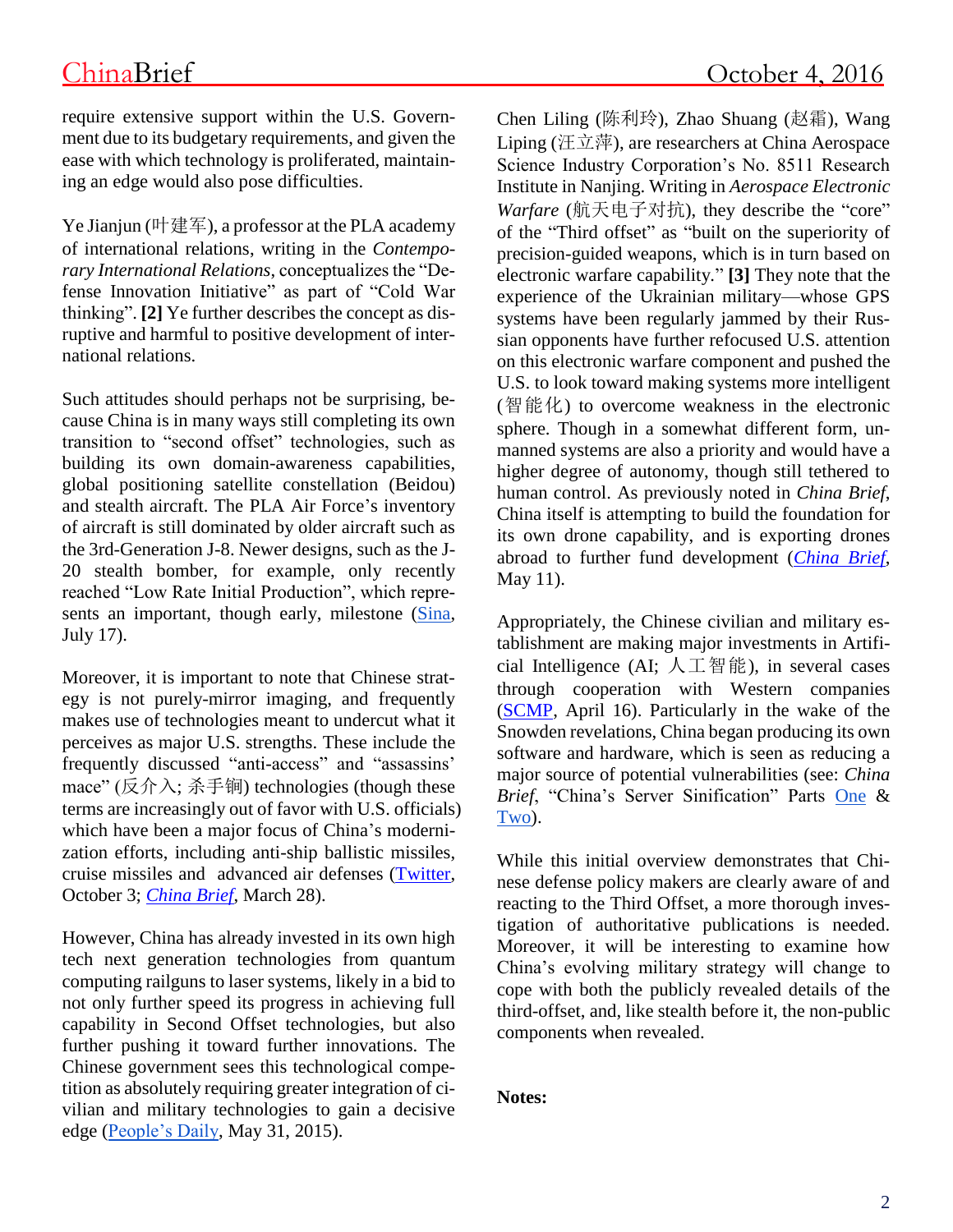- 1. A standard text on the development of "A2/AD" systems in the wake of U.S. "second offset" technologies remains Andrew Erickson, "Chinese Anti-Ship Ballistic Missile Development: Drivers, Trajectories and Strategic Implications," The Jamestown Foundation, 2013. [https://jamestown.org/prod](https://jamestown.org/product/chinese-anti-ship-ballistic-missile-development-drivers-trajectories-and-strategic-implications/)[uct/chinese-anti-ship-ballistic-missile-devel](https://jamestown.org/product/chinese-anti-ship-ballistic-missile-development-drivers-trajectories-and-strategic-implications/)[opment-drivers-trajectories-and-strategic](https://jamestown.org/product/chinese-anti-ship-ballistic-missile-development-drivers-trajectories-and-strategic-implications/)[implications/](https://jamestown.org/product/chinese-anti-ship-ballistic-missile-development-drivers-trajectories-and-strategic-implications/)
- 2. Ye Jianjun (叶建军), "Review: U.S. Military's 'National Defense Innovation Initiative,'" ("美军'国防创新行动'评析") *Contemporary International Relations* [现代国 际关系], 2015, No. 1 pp. 35–40. Note that Contemporary International Relations is the journal of the Chinese Institute for Contemporary International Relations, (CICIR), which is part of China's intelligence service, the Ministry of State Security (MSS). Regarding "Cold War Mentality" see also "Beijing Talks Tough About "New Cold War" in Asia" in this issue.
- 3. Hu Xin (胡欣), "Hope or Fantasy—U.S.'s Third "Offset Strategy" (希望还是幻象—— 美国的第三次"对消"战略), *Modern Military* [现代军事], 2014, No. 12, pp. 22–25.
- 4. Chen Liling (陈利玲), Zhao Shuang (赵 霜), Wang Liping (汪立萍) , *Aerospace Electronic Warfare* [航天电子对抗], 2016, Iss. 3, pp. 57–60.

\*\*\*

# **Beijing Talks Tough About "New Cold War" in Asia**

By Willy Lam

Beijing has declared a New Cold War against "hostile anti-China forces in the West," a code word for the United States and its Asia-Pacific allies [\(Mili](http://military.china.com/history4/62/20160826/23393529.html)[tary.China.com,](http://military.china.com/history4/62/20160826/23393529.html) August 26; [Chinaiiss.com,](http://mil.chinaiiss.com/html/20168/25/a860e5.html) August 25). This

contrasts directly with the auspicious language used by President Xi Jinping when he hosted the Group of 20 meeting in the coastal city of Hangzhou earlier this month. Xi called on "China and the world to embrace each other" through "achieving common prosperity." Xi, who is also General Secretary of the Chinese Communist Party (CCP) and commander-inchief, indicated that "China's interaction with the outside world has deepened." "Indeed, we have friends all over the world," he noted [\(China.org,](http://china.org.cn/opinion/2016-09/12/content_39281047.htm) September 12; [Xinhua,](http://finance.sina.com.cn/roll/2016-09-03/doc-ifxvpxua7808251.shtml?cre=financepagepc&mod=f&loc=2&r=9&doct=0&rfunc=52) September 3).

Yet Beijing is at the same time taking tough actions against perceived enemies under a global climate that official commentators have called a "New Cold War." Emblematic of Beijing's pugilistic mentality is a series of war games staged with Russia, China's "Comprehensive Collaborative Strategic Partnership" immediately after the G20 conclave. For eight days beginning September 12, the Chinese and Russian navies began unprecedentedly large-scale war games in the South China Sea. The "Joint Sea 2016" maneuvers, which involved latest-model submarines and amphibious armed equipment, consisted of drills, such as the seizure of simulated enemy strongholds [\(Xinhua,](http://www.globaltimes.cn/content/1006524.shtml) September 16; [RT.com,](https://www.rt.com/news/359397-china-russia-drill-active/) September 15; [Jinghua Times](http://epaper.jinghua.cn/html/2016-09/12/content_333580.htm) [Beijing], September 12). Perhaps not by coincidence, 22,000 Americans military personnel held exercises code-named "Valiant Shield 2016" in waters around Guam. The Pentagon also scheduled early autumn drills with the forces of South Korea, Japan and India [\(Guan Daily,](http://www.postguam.com/news/local/us-forces-kick-off-valiant-shield/article_a4e7671e-78c4-11e6-85db-a34e6ca2390d.html) September 13; [Guancha.cn](http://www.guancha.cn/america/2016_09_08_373881.shtml) [Beijing], September 8). The China-Russian drill in Sept was of a larger scale than before.

According to the party mouthpiece *Global Times*, "Northeast Asia is under imminent threat of a New Cold War," with the U.S. and its Japanese and South Korean allies pitted against China, Russia and the DPRK. Seeing a zero-sum type of ferocious contention in the volatile region, the official *Beijing Youth Daily* warned in a mid-August commentary that "we must beware of a New Cold War" that could plunge the region into chaos [\(Global Times,](http://opinion.huanqiu.com/plrd/2016-08/9303777.html) August 13; [Bei](http://epaper.ynet.com/html/2016-08/13/content_213040.htm?div=-1)jing [Youth Daily,](http://epaper.ynet.com/html/2016-08/13/content_213040.htm?div=-1) August 13).

The siege mentality in which Beijing finds itself is a **Volume 16, Issue 15 October 4** result of adverse developments within its sphere of **, 2016**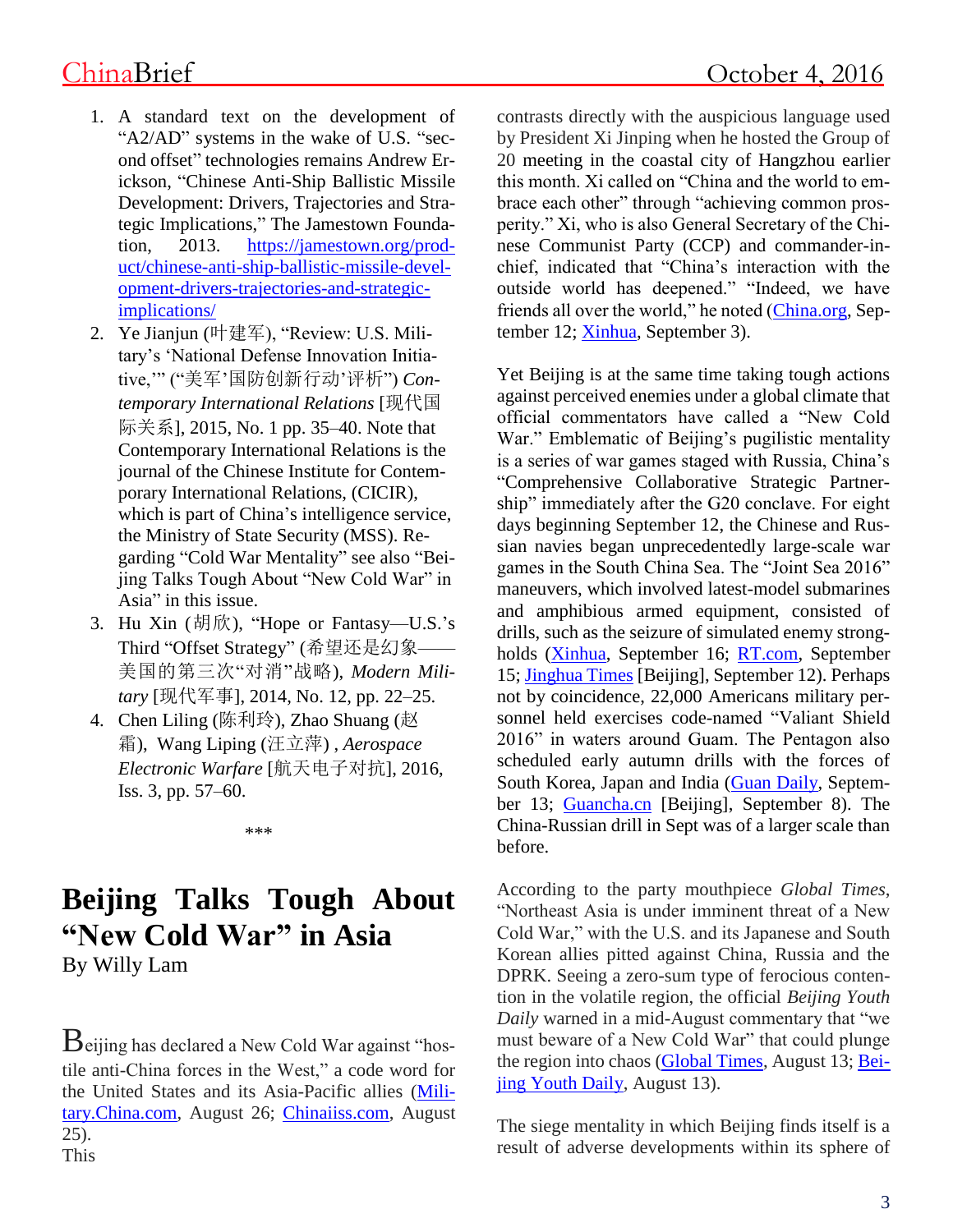influence. On July 12 a ruling by the Final Court of Arbitration (CFA) in the Hague rendered China's territorial claims to the bulk of the South China Sea illegitimate. Additionally, plans were announced by countries including Australia, France and Japan to patrol the South China Sea so as to demonstrate freedom of navigation. Several claimants to South China Sea islets have pledged closer military cooperation such as Vietnam and the Philippines on the one hand, and the U.S., Japan, India and Australia on the other. On the Korean Peninsula, the deployment of America's Terminal High Altitude Air Defense (THAAD) missile-defense system on South Korean soil is viewed as offsetting China's strategic missile deterrent. To the south and west India has deployed sophisticated BrahMos cruise missiles in areas of Arunachal Pradesh that are close to disputed borders with China (*[China Brief](http://www.jamestown.org/single/?tx_ttnews%5Btt_news%5D=45742&no_cache=1)*, September 13; [Times of India,](http://timesofindia.indiatimes.com/india/China-expresses-concern-over-Indias-plan-to-deploy-BrahMos-on-border/articleshow/53858404.cms) August 25; [Straits Times,](http://www.straitstimes.com/opinion/china-warming-to-new-cold-war) August 22; [Xinhua,](http://news.xinhuanet.com/english/2016-07/12/c_135507651.htm) July 12).

Diplomatic analysts in Beijing said that as a result of these contretemps, the Xi administration has no choice but to ratchet up the rhetoric. Given that nationalism is a key pillar of legitimacy of the CCP and the successful projection of Chinese power—Xi cannot afford to lose face on the foreign-policy front. A recent symposium of diplomats and generals organized by *Global Times* concluded that "the shadow of Washington" was behind recent troubles such as the CFA ruling and the deployment of THAAD missiles. *Global Times* quoted participants as saying that "anybody who dares offend China will have their buttocks smacked" [\(Global Times,](http://world.huanqiu.com/exclusive/2016-08/9311895.html) August 16).

The rise in incendiary language could be followed by military action. In the wake of the radical restructuring of the People's Liberation Army's commandand-control structure, Commander-in-Chief Xi has vowed to boost cutting-edge weapons such as the DF-41 intercontinental ballistic missiles and the nuclear-tipped Multiple Independently-targetable Reentry Vehicles (MIRVs) [\(The Diplomat,](http://thediplomat.com/2016/04/did-china-really-test-a-mirv-capable-icbm-near-the-south-china-sea/) April 23; [Asia Times,](http://atimes.com/2016/02/inside-the-ring-china-adds-mirv-warheads-to-older-df-5-icbms/) February 12). Military and diplomatic representatives have cited the imperative of a viable nuclear second-strike capacity. According to former ambassador to Austria Yang Chengshu, China needs to bolster its second-strike arsenal to show the West that "if you want to mess with me, there is absolutely no advantage for you." Former ambassador to Iran and foreign-policy researcher Hua Liming noted that a key aspect of President Xi's "Chinese dream" is national security. "And building up a reliable nuclear second-strike capacity is a prerequisite [for state security]" [\(Asia Times,](http://atimes.com/2016/09/chinas-disturbing-new-nuclear-buildup/) September 9; [Globalview.cn](http://www.globalview.cn/html/global/info_12938.html) [Beijing], August 18).

Actions taken by the PLA and other branches of the party-state apparatus to blunt the advance of "anti-China forces," however, may have resulted in the further escalation of tension in the Asia-Pacific Region. For example, in an apparent effort to "punish" Japan, Beijing has deployed jet fighters and naval vessels very close to the disputed Senkaku islands (known in China as the Diaoyus). The PLA has also engaged in joint military exercises with the Russian navy in areas close to the Sea of Japan [\(Global Times,](http://www.huanqiuzhiyin.com/hqgd/2016/08228333.html) August 22; [Ming Pao \[Hong Kong\],](http://premium.mingpao.com/cfm/Content_News.cfm?Channel=ca&Path=134674210804/caa2.cfm) August 10). Equally significantly, Chinese Ambassador to Tokyo Cheng Yonghua reportedly warned a senior Japanese official not to cross the "Red Line" by joining American naval vessels in "freedom of navigation" missions in the South China Sea. Kyodo and other Japanese news outlets reported that Cheng even hinted at military action if the "Red Line" was crossed [\(Japan Times,](http://www.japantimes.co.jp/news/2016/08/21/national/china-hinted-at-military-action-if-japan-sends-sdf-to-south-china-sea/#.V9z42OT_rbI) August 21; [Asia Times,](http://atimes.com/2016/08/china-strongly-warned-japan-not-to-send-sdf-to-south-china-sea/) August 21). In her mid-September trip to Washington, however, Japanese Defense Minister Tomomi Inada indicated Tokyo's "strong support for the U.S. navy's freedom-of-navigation operations" in the South China Sea. She also envisaged joint operations between the two countries' forces to "uphold rule-based international maritime order" [\(Apple Daily \[Hong Kong\],](http://hk.apple.nextmedia.com/international/art/20160917/19773060) September 17; [Reuters,](http://www.reuters.com/article/us-southchinasea-japan-patrols-idUSKCN11L2FE) September 16).

Seoul's perceived apostasy has perhaps raised the most alarms among President Xi's advisers regarding the exacerbation of Washington's "anti-China containment policy." Since she came to power three years ago, President Park Geun-hey had adopted perhaps the most pro-China policy of any Korean leader since the end of the Korean War. Gestures such as participation in Beijing's 2015 military parade to mark "China's victory in the Chinese People's War of Resistance against Japanese Aggression"—an event not attended by any representative from democratic countries—helped convince the Xi leadership that Beijing could drive a wedge between the U.S.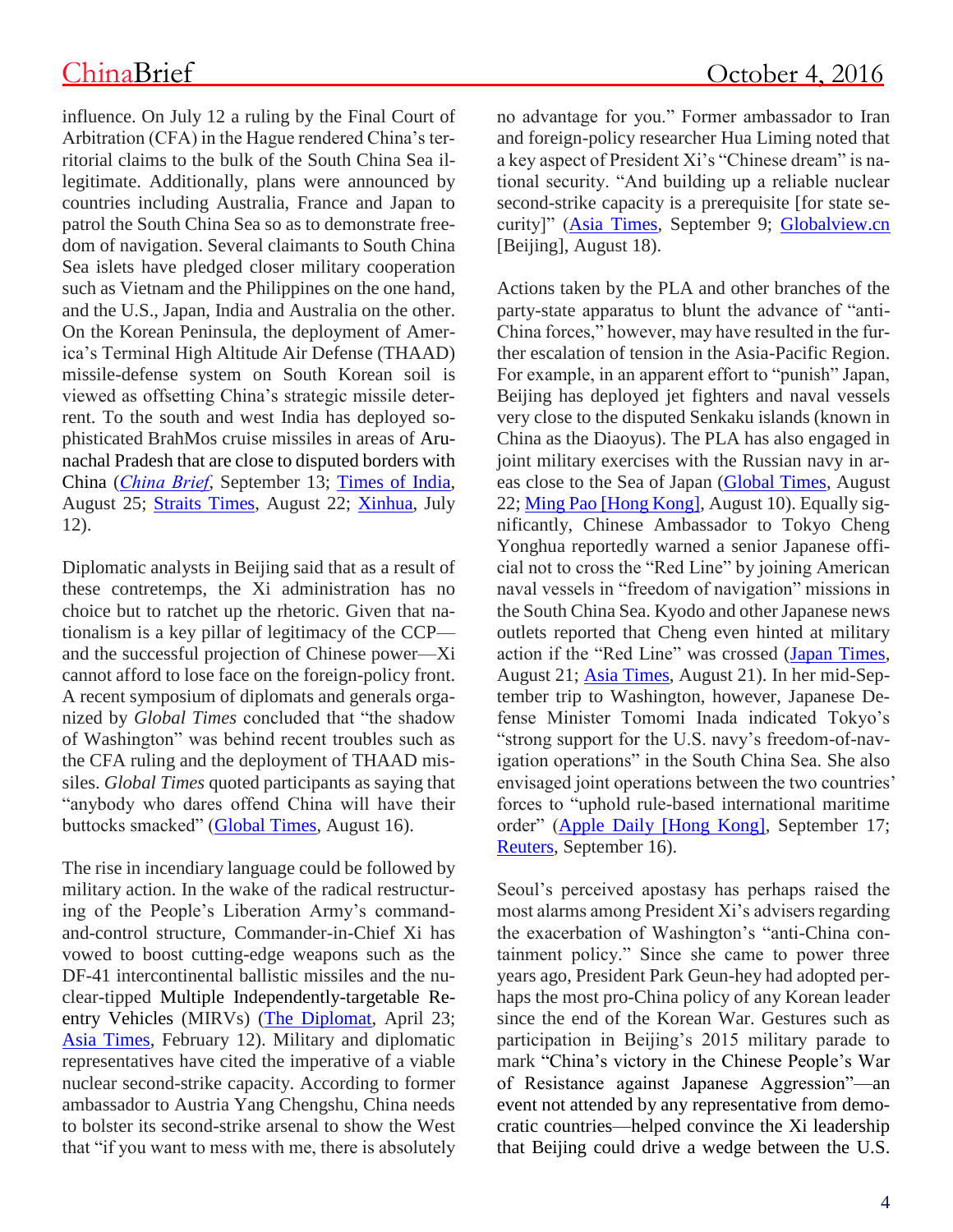and South Korea as well as aggravate Japanese-South Korean contradictions [\(Ming Pao,](http://news.mingpao.com/pns/%E7%A4%BE%E8%A9%95%EF%BC%9A%E6%99%82%E4%BB%A3%E5%9C%A8%E8%AE%8A%E6%9D%B1%E5%8C%97%E4%BA%9E%E4%BA%A6%E8%AE%8A%20%20%E6%9C%B4%E6%A7%BF%E6%83%A0%E8%A8%AA%E8%8F%AF%E6%84%8F%E7%BE%A9%E6%B7%B1%E9%81%A0/web_tc/article/20150830/s00003/1440871146763) August 30, 2015; [South China Morning Post,](http://www.scmp.com/news/china/diplomacy-defence/article/1851053/south-koreas-president-attend-second-world-war) August 20, 2015).

The CCP administration, however, unleashed personal attacks on Park after Seoul's recent decision to host the THAAD defense system, which Beijing thinks will jeopardize China's national security. Park was accused of being *fanhua* ["anti-China"] and "playing with fire" [\(South China Morning Post,](http://www.scmp.com/news/china/diplomacy-defence/article/2004520/response-pyongyang-rockets-signals-end-south-korean) August 23; [Huanqiuzhiyin.com](http://www.huanqiuzhiyin.com/hqgd/2016/08178247.html) [Beijing], August 17). The CCP administration has made plans to downgrade economic and cultural ties with South Korea. For example, South Korean singers and movie stars—who are very popular in China—have found it difficult to arrange concerts and other performances in the PRC. Officials have also warned Seoul that its huge trade surplus with China could be jeopardized [\(Global Times,](http://opinion.huanqiu.com/opinion_world/2016-02/8567837.html) February 9; [Global Times,](http://opinion.huanqiu.com/opinion_world/2016-08/9253412.html) August 2).

Apart from flexing military muscles, brandishing economic inducements is perhaps the most effective means in Beijing's repertoire. Efforts to woo the new Philippine administration of President Rodrigo Duterte, who has displayed "pro-Chinese" sentiments, are a case in point. Chinese diplomats have hinted that if Manila does not make too much noise out of the CFA ruling, Beijing will significantly boost investments in the Philippines [\(Japan Times,](http://www.japantimes.co.jp/news/2016/09/16/asia-pacific/dutertes-tilt-toward-china-risks-upending-u-s-pivot-toward-asia/#.V95Oc-T_rbI) September 16; [AP,](http://www.cbsnews.com/news/philippine-rodrigo-duterte-obama-us-ally-china-russia-south-china-sea/) September 14). Yet as a result of the downturn in China's economic growth, there are limits as to the efficacy of Beijing's vaunted economics-based diplomacy. For example, Chinese investments in projects along the One Belt One Road have in many cases been held up due to the sheer size of the outlays. Up to now, infrastructure building along the Silk Road Economic Belt and the 21st Century Maritime Silk Road—which Beijing thinks will bond China with countries ranging from ASEAN members to Central Asian states—has been predicated upon generous Chinese economic aid [\(HKTDC.com](http://beltandroad.hktdc.com/en/market-analyses/details.aspx?ID=474681)  [\[Hong Kong\],](http://beltandroad.hktdc.com/en/market-analyses/details.aspx?ID=474681) May 30).

According to Zhejiang University expert on international relations Li Dunqiu, the advent of a New Cold War is a logical consequence of Washington's "Pivot to Asia" and "Asian Re-balance" strategies. "Washington hopes to expand ties with its allies through investments in politics, economics, weapons and diplomacy so as to uphold America's global hegemony and to contain China's rise," he noted [\(China Youth](http://news.xinhuanet.com/world/2016-07/16/c_129151021.htm?from=groupmessage&isappinstalled=1)  [Daily,](http://news.xinhuanet.com/world/2016-07/16/c_129151021.htm?from=groupmessage&isappinstalled=1) July 16). Chinese experts, however, seem oblivious to the fact that a key reason why countries in the Asia-Pacific Region ranging from Japan and Australia to Vietnam and Singapore have enhanced military alliance with the U.S. is Beijing's aggressive power projection and perceived disregard for international law.

According to Ambassador Hua Liming, the most effective way to ensure China's security is to make friends with countries big and small. "Chairman Mao and Premier Zhou Enlai taught us that the more friends we have in the world—and the fewer enemies—the better," he said. "We should treat our neighbors differently from the American [way]. Some countries will stand by us once we have enticed them; if we do nothing, they will stick with the U.S." "China's most urgent problem is to persuade friends to trust and respect us" [\(Mil.qianlong.com](http://mil.qianlong.com/2016/0816/837980_4.shtml) [Beijing], August 16). Insofar that the "New Cold War" atmosphere shrouding Chinese foreign policy is predicated at least in large part on the "China threat theory," however, the country's generals and diplomats face an uphill battle trying to persuade America's friends in the Asia-Pacific Region to fall for Beijing's embrace.

*Dr. Willy Wo-Lap Lam is a Senior Fellow at The Jamestown Foundation. He is an Adjunct Professor at the Center for China Studies, the History Department and the Program of Master's in Global Political Economy at the Chinese University of Hong Kong. He is the author of five books on China, including "Chinese Politics in the Era of Xi Jinping: Renaissance, Reform, or Retrogression?," which is available for purchase.*

\*\*\*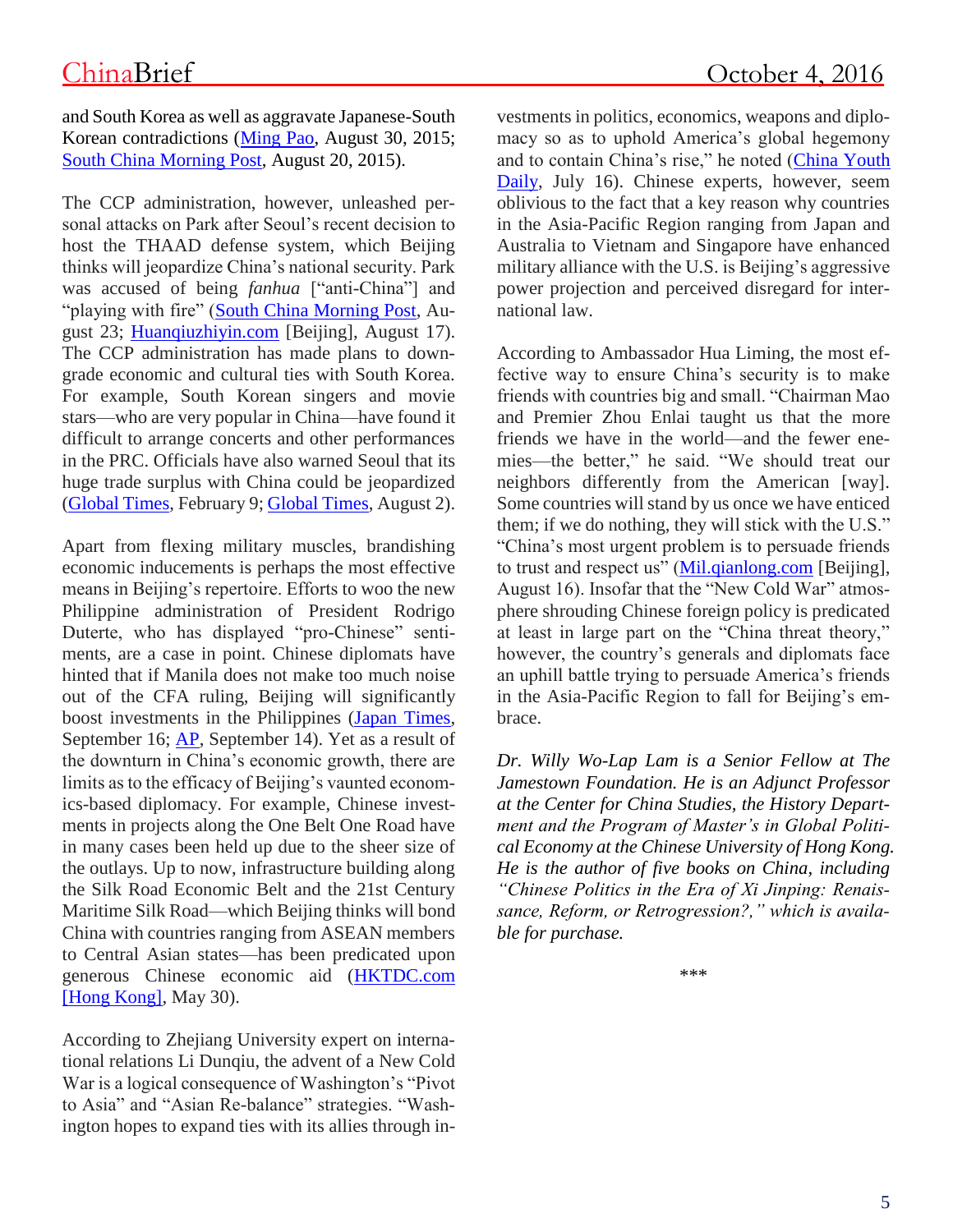## **Taiwan's Defense Policy Under Tsai**

By Oriana Skylar Mastro

 $A$ t the end of August, Taiwan held its annual Han Kuang (汉光) military exercises [\(CNA,](http://www.cna.com.tw/news/firstnews/201608250076-1.aspx) August 25). In a departure from previous exercises, this year emphasized responding to infiltrated PLA units or "fifth columnists" mainland forces already hidden on Taiwan [\(Wenweipo](http://news.wenweipo.com/2016/08/23/IN1608230007.htm) [Hong Kong], August 23). Presiding over the first series of exercises after her inauguration, President Tsai Ing-Wen ordered Minister of Defense Feng Shikuang (馮世寬) to submit a review of Taiwan's strategy by January 2017 [\(Awakening](https://anntw.com/articles/20160825-xUaZ)  [News Network](https://anntw.com/articles/20160825-xUaZ) [Taiwan], August 25). This follows Tsai's decision in mid-July to send a La Fayette-class frigate to Itu Aba in the South China Sea in response to the Permanent Court of Arbitration ruling to "display Taiwan people's resolve in defending the national interest" (*[Taipei Times](http://www.taipeitimes.com/News/front/archives/2016/07/14/2003650986)*, July 14; *[Taipei Times](http://www.taipeitimes.com/News/front/archives/2016/08/01/2003652209)*, August 1). Just this week, the Ministry of Defense announces changes to reservist requirements and training to ensure greater combat readiness (*[China](http://www.chinapost.com.tw/taiwan/national/national-news/2016/09/16/478570/MND-plans.htm)  [Post,](http://www.chinapost.com.tw/taiwan/national/national-news/2016/09/16/478570/MND-plans.htm)* September 16). These actions suggest a Tsai administration desire to take Taiwan's defense in a new direction, even if domestic politics, bureaucratic issues, and force posture challenges in the end limit the viable defense alternatives.

Tsai was swept into power after an election whose results reflected widespread dissatisfaction with outgoing President Ma's policy of closer economic ties to mainland China. Tsai's inauguration on May 20 became a point of contention with Beijing when she did not directly accept the "1992 Consensus," a hotly debated acknowledgment that both Taiwan and China belong to the same China, but with different interpretations [\(Phoenix,](http://news.ifeng.com/a/20160520/48811126_0.shtml) May 20). Even though Tsai did not explicitly reject the two conditions of the consensus, Beijing has chosen a hardline response, ceasing diplomatic contact with Taipei [\(Sina,](http://news.sina.com.cn/c/nd/2016-06-26/doc-ifxtmwei9303233.shtml) June 26). Chinese official reporting has painted Tsai as a militarily aggressive leader that hopes to leverage the United States to build up Taiwan's military and strategic importance in the region [\(Taiwan.cn,](http://www.taiwan.cn/plzhx/zhjzhl/zhjlw/201606/t20160628_11493398.htm) June 28).

Amid this deterioration in cross-Strait relations, U.S. policy makers need a better understanding of what the Democratic Progressive Party (DPP)'s defense policy may entail over the next four years. Three general principles are likely to color Taiwan's defense policy over the next four years. First, Tsai will rely on deterrence to protect Taiwan from a mainland attack, rather than the Ma Administration approach of pursing closer ties with Beijing. Second, domestic politics, not strategic considerations, will dominate defense planning, which may prove problematic given the first point; and lastly, innovative strategic or operational concepts are not likely to be forthcoming. **[1]**

### **Greater Reliance on Deterrence Over Goodwill**

One main difference between the Ma and Tsai administrations is their theory for peace across the Strait. The Ma Administration presided over a steady decrease in Taiwan's defense spending, preferring instead to embrace closer economic ties with the mainland in the hope of mitigating tension in the Taiwan Strait. President Ma believed peace could only be maintained if the mainland never felt that there was no hope for reunification. Nevertheless, major arms sales from the United States continued and Taiwan acquired Blackhawk transport helicopters, Apache attack helicopters, PATRIOT PAC-3 surface-to-air missiles, and ordering a retrofit of its F-16 fighter aircraft between 2008 and 2015 [\(China MFA,](http://www.fmprc.gov.cn/web/wjb_673085/zygy_673101/zzg_673159/xgxw_673161/t1325062.shtml) December 17, 2015). **[2]**

But Tsai doubts strong economic ties will impose caution on the PRC, and therefore will be relying more on a strong deterrent to protect the island. Tsai has promised the DPP will raise defense spending to three percent of GDP, a goal that should be reachable in two to three years. **[3]** Tsai may also take the reform of the military in a different direction than her predecessor. Ma Ying-jeou had launched the *yonggu'an* (勇固案) effort in 2008, which planned to phase out conscription to create an all-volunteer force for enlisted personnel (officers have always been volunteers). But increased financial incentives for service have failed to help the Ministry of Defense reach its recruitment goals, forcing Ma to delay the program, and pushing the complete phase-out of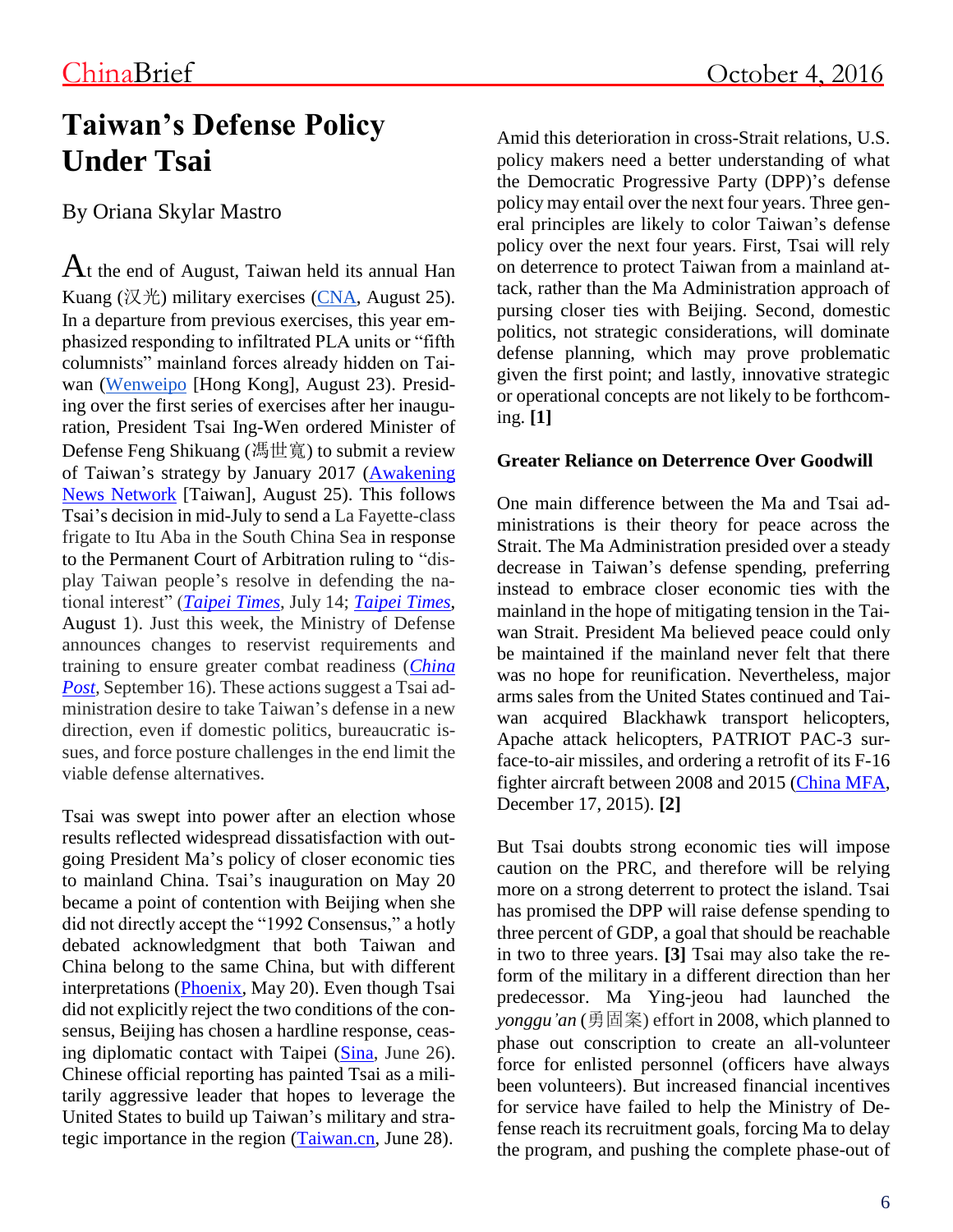the conscription program to 2017 (*[China Brief](http://www.jamestown.org/single/?tx_ttnews%5Btt_news%5D=45717&no_cache=1#.V909EJgrKUl)*, August 22; *[The Diplomat](http://thediplomat.com/2014/03/is-taiwans-military-becoming-too-small-to-fight/)*, March 19, 2014). A DPP blue paper, in contrast, called for the suspension of *yonggu'an* and continuation of compulsory service for all service-age males while also creating a special recruitment channel for young talent. **[4]** In Taipei, informed individuals emphasized that the attempts to move to an all-volunteer force should not be equated with the establishment of a more professional, capable force—the impetus was largely political in that most did not want to serve. The requirement is seen as unfairly applied—the rich and powerful frequently manage to either avoid service all together or otherwise serve in an alternative way such as pursuing advanced degrees or professional expertise in key areas like medicine or education. **[5]**

Attention to force development is likely needed to address both the low expectations of military personnel and the recruitment challenges. Tsai has mentioned the need for post-retirement educational aid, changing Ministry of National Defense (MND) positions to civilian/military dual-employable positions, better integrating veterans' healthcare system, reforming Veterans' Affairs Council (VAC) (國軍退 除役官兵輔導委員會) corporations, and merging the VAC into the MND as the Bureau of Veterans' Affairs (退伍軍人事務總部) under a Vice Defense Minister (軍政副部長/副部長). **[6]** But force development was not a common topic in discussions in Taipei, government officials have confirmed it is not on the books for the foreseeable future. **[7]** For now, it appears that the more politically palatable issues of defense spending and indigenous submarine development have overshadowed any interest in institutional reform.

### **Domestic and Societal Aspects of Defense**

While a renewed focus on deterrence as a key feature of its defense policy is likely a relief to some defense planners, domestic concerns seem to trump strategic ones in the implementation of this idea. Specifically the negative image of the armed forces creates barriers to any plans to transform its military into an allvolunteer force. **[8]** Strengthening the ties between the military and society, as well as embarking on military reforms with a focus on personnel issues, have been at the top of Tsai's agenda since she declared her candidacy. **[9]** In June, two separate incidents occurred that play into the perception of the armed forces as an unprofessional, non-elite force, further hindering recruitment efforts. First, a leaked video of three marines torturing and killing a dog went viral, eventually requiring President Tsai to intervene; Defense Minister Feng even issued two public apologies [\(The Straits Times,](http://www.straitstimes.com/asia/east-asia/soldiers-killing-of-stray-dog-sparks-uproar-in-taiwan) June 28). The crime was heinous, but the fact that the ROC Navy chain of command was judged insufficient to manage the incident again underscores deeper issues within the ROC armed forces. A few days later, a Chinchiang-class corvette accidentally fired an anti-ship missile during an exercise, killing the captain of a Taiwan-registered fishing boat [\(China Press,](http://www.chinapress.com.my/20160701/%E4%B8%AD%E5%9C%8B%E5%85%B1%E7%94%A2%E9%BB%A8%E9%BB%A8%E6%85%B6-%E5%8F%B0%E8%BB%8D%E8%89%A6%E8%AA%A4%E5%B0%84%E5%B0%8E%E5%BD%88-%E8%B2%AB%E7%A9%BF%E6%BC%81%E8%88%B91%E6%AD%BB3%E5%82%B7/) July 1). Another incident occurred on August 16 when a CM-11 tank overturned on a bridge during an exercise killing three soldiers inside (*[Liberty Times](http://news.ltn.com.tw/news/focus/paper/1022310)*, August 17). These incidents pose a significant challenge to President Tsai's goal of restoring the public's trust and respect in the military.

One strategy Tsai is pursuing is to, at least rhetorically, leverage defense as a driver for much needed economic growth. **[10]** President Tsai herself has suggested that spending in national defense should be used as a driver for industrial innovation and has consistently called for a defense budget of at least three percent of GDP [\(Radio Taiwan International,](http://news.rti.org.tw/news/detail/?recordId=280221) July 4). **[11]** In May 2015, Tsai called for the construction of a self-sufficient defense industry in the face of projected increased difficulty in foreign procurement. **[12]** She named defense industry as one of the five major national industries in September 2015 and stresses civil-military combined use products as a major focus of DPP defense policy, including aerospace, naval construction, and information security as primary fields of development [\(Liberty Times Net,](http://news.ltn.com.tw/news/politics/breakingnews/1453158) September 22, 2015; [Storm,](http://www.storm.mg/article/62449) August 13, 2015). Tsai announced that research and development for a domestic submarine program would begin this year, with hopes of achieving mass production within the decade [\(Liberty Times Net,](http://news.ltn.com.tw/news/politics/breakingnews/1490862) October 29, 2015). But Tsai has also been careful to position the indigenous defense industrial aspirations as complementing defense cooperation with the United States and U.S. arms sales to Taiwan [\(UDN,](http://udn.com/news/story/9485/1743909-%E8%94%A1%E8%8B%B1%E6%96%87-%E7%9B%BC%E7%BE%8E%E6%8C%81%E7%BA%8C%E5%B0%8D%E5%8F%B0%E8%BB%8D%E5%94%AE) June 6). The delicacy of the U.S. relationship coupled with the fact that a strong outside market is usually necessary to build a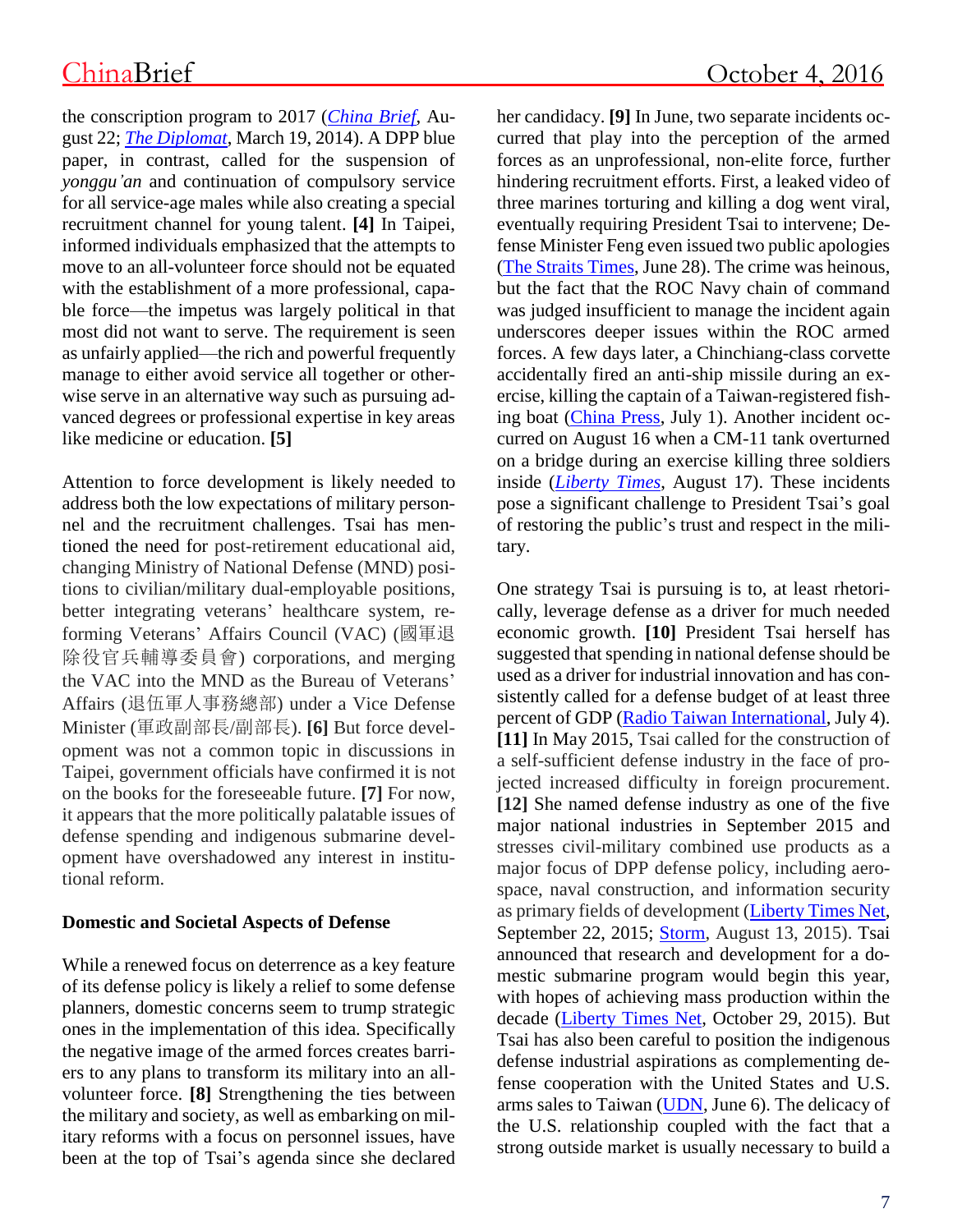strong indigenous defense industry may push the island industry to focus on manufacturing smaller scale military items and personal equipment.' **[13]** Ma Shu-jung (馬樹榮), the head of the research and development division at the Armament Bureau's 205th manufacturing factory, highlighted the domestic manufacturing of items such as military helmets, combat vests and bullet-resistant panels during Tsai's recent inspection visit.

### **Insufficient Focus on Innovative Strategic and Operational Concepts**

As one Global Times editorial points out, Tsai faces a "cruel" strategic reality [\(Global Times,](http://mil.huanqiu.com/observation/2016-03/8794031.html) March 31). Small in size and only 110 miles from the mainland, Taiwan is at a geographic disadvantage. While a Chinese invasion of Taiwan would still be risky and difficult, and likely a secondary option to blockade or air/missile bombardment, significant Chinese improvements in amphibious assault capabilities have increased its probability of success. **[14]** Just to highlight one indicator of this trend—in 1996 the PLAN operated 54 amphibious ships with many being antiquated platforms. Now the Chinese navy possesses 89 craft, with many new classes of larger, more advanced ships such as the Yuzhao-class (Type 071) introduced in 2007). Over the past twenty years, Chinese transport capacity, partly because of more and advanced ships, has increased from 1.2 divisions to 2.7 divisions. **[15]** For Taiwan, building a significant deterrent under these conditions will require more than advanced platforms, a professionalized force, adequate defense spending, and a close relationship with the United States—what is needed is new and innovative strategic planning (*[The Diplomat](http://thediplomat.com/2014/03/is-taiwans-military-becoming-too-small-to-fight/)*, March 19, 2014).

But while Tsai's military reforms and arms procurement policy diverges from that of former President Ma, no changes to Taiwan's overarching military strategy are expected. Scholars and government officials, regardless of background and party affiliation, noted that there was not a great difference in the strategic direction of the armed forces under Tsai and Ma. Though the military may not experience great changes, the difference between Ma and Tsai's military strategy is significant. Ma's "Hard ROC" strategy is classic deterrence by punishment in that it "assumes the best defense for Taiwan involves showing that invasion would result in a costly, protracted struggle" [\(War on the Rocks,](http://warontherocks.com/2016/01/the-cost-of-credible-deterrence-in-taiwan/) January 13). Tsai, instead, relies on signaling to the PRC that the Taiwan military will be equipped to withstand and push back such an assault. This is classic deterrence by denial, building and displaying "the capability to deny the other party any gains from the move which is to be deterred." **[16]** But it is evident from current trends that the balance of power has tipped in such a way that this goal of deterrence by denial is unmanageable. If the United States cannot spend its way out of the China challenge, Taiwan certainly cannot, even if domestic politics allowed for a better-equipped and professional force. **[17]**

Tsai has called for the building of asymmetric capabilities at times, such as sea mines, cruise missiles, and cyber warfare, and the creation of a "fourth service" with cyber and electronic warfare capabilities. **[18]** There have been announcements that Tsai plans to move forward with these asymmetric options, but they seemed to have not gained traction yet among the broader defense community [\(Taipei Times,](http://www.taipeitimes.com/News/taiwan/archives/2016/05/27/2003647240) May 22). The focus seems to be on conventional air and naval projection capabilities. Tsai's appointed defense minister, Shih-kuan Feng (馮世寬), is a retired Republic of China Air Force general that followed a conventional path in his military career (*[China Brief](http://www.jamestown.org/programs/chinabrief/single/?tx_ttnews%5Btt_news%5D=45487&tx_ttnews%5BbackPid%5D=828&no_cache=1#.V5NuLpN97rI)*, June 1). There is nothing in his military career to suggest Feng is the risk taker and visionary the defense establishment needs—to the contrary, Tsai probably picked him because he has strong traditional military credentials (without the strong KMT ties). Moreover, there is little appreciation even among defense experts for how the U.S. military may operate differently during a conflict given the same need to adapt to a more complex threat environment. **[19]**

### **Conclusion**

While President Tsai's approach to cross-Strait relations may diverge significantly from her predecessor, her defense policy is unlikely to change significantly enough to adjust sufficiently to the new threat environment. Domestic politics undoubtedly hinder any effort to build the military Taiwan needs to deter PRC coercion and aggression, but her own approach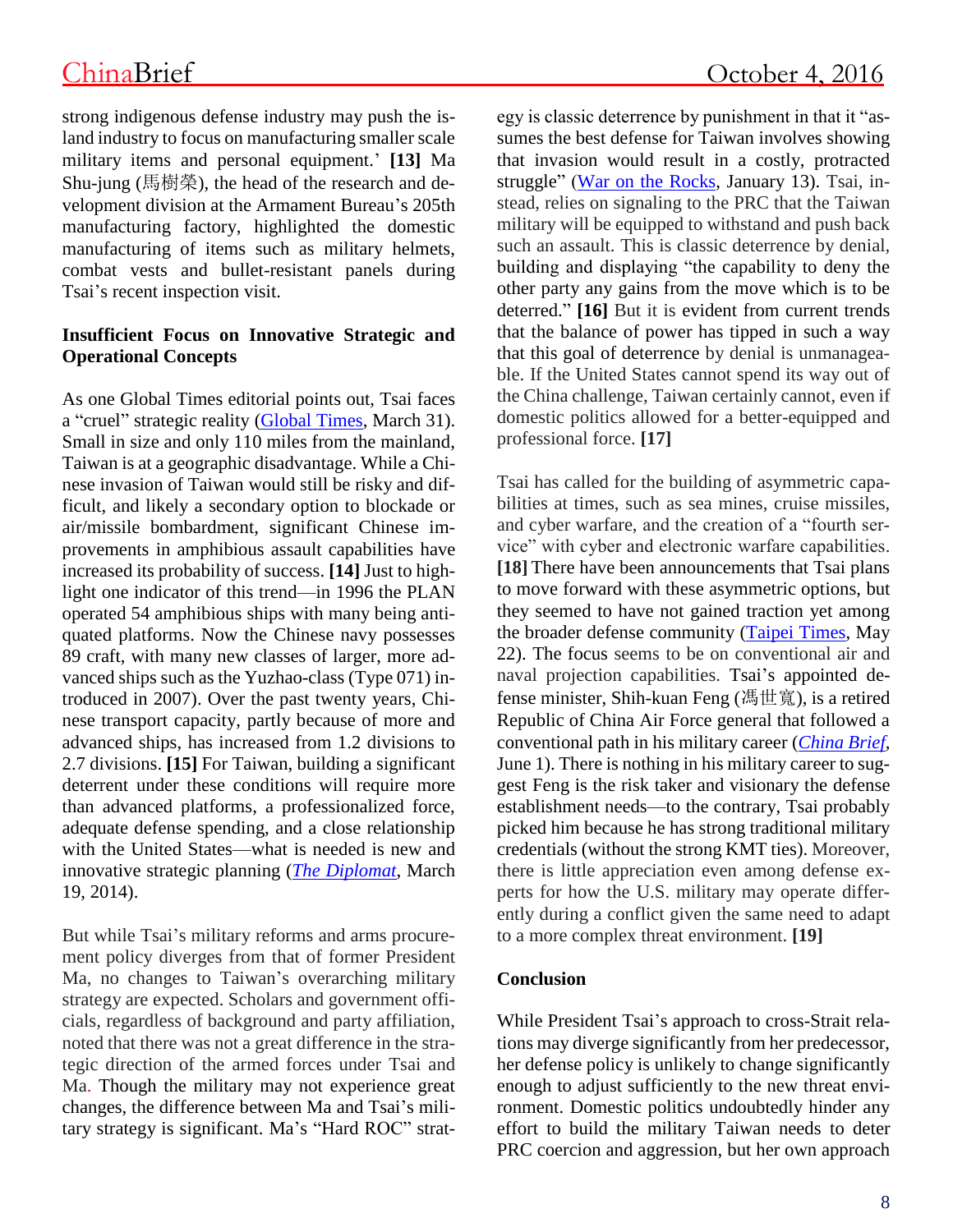to defense as a means to resolve economic problems exacerbates the situation. The threat environment in the Asia-Pacific has changed radically over the past eight years—the United States has taken notice and is adapting accordingly. Taiwan also needs to be creative about how to use the military and equipment they currently have. This initial assessment suggests that major changes to Taiwan's military strategy and doctrine are unlikely over the next four years. Hopefully, for Beijing, Taipei, and Washington, the status quo of no independence, no reunification, and no use of force will also remain.

*Dr. Oriana Skylar Mastro is an assistant professor of security studies at Georgetown University. Her recent publications include ["The Vulnerability of Ris](http://www.tandfonline.com/doi/full/10.1080/14799855.2016.1157786)[ing Powers: The Logic Behind China's Low Military](http://www.tandfonline.com/doi/full/10.1080/14799855.2016.1157786)  [Transparency"](http://www.tandfonline.com/doi/full/10.1080/14799855.2016.1157786) in Asian Security and ["A Global](http://nbr.org/publications/element.aspx?id=898)  [People's Liberation Army: Possibilities, Challenges,](http://nbr.org/publications/element.aspx?id=898)  [and Opportunities"](http://nbr.org/publications/element.aspx?id=898) with Kristen Gunness in Asia Policy. Her full bio can be found [here.](http://explore.georgetown.edu/people/om116/) Dr. Mastro would like to thank John Chen, Mike Daly and Yilin Sun for their expert research assistance.* 

### **Notes**

- 1. These general principles derived in part from information gathered during a week of meetings with informed individuals in Taipei in late June 2016.
- 2. Shirley A. Kan, "Taiwan: Major U.S. Arms Sales Since 1990," *Congressional Research Service,* June 13, 2014, p. 59, [http://china.usc.edu/sites/default/files/leg](http://china.usc.edu/sites/default/files/legacy/AppImages/crs-2014-us-arms-sales-to-taiwan.pdf)[acy/AppImages/crs-2014-us-arms-sales-to](http://china.usc.edu/sites/default/files/legacy/AppImages/crs-2014-us-arms-sales-to-taiwan.pdf)[taiwan.pdf.](http://china.usc.edu/sites/default/files/legacy/AppImages/crs-2014-us-arms-sales-to-taiwan.pdf)
- 3. Author's meetings, Taipei, June 2016.
- 4. New Frontier Foundation, "Taiwan's Military Capacities in 2025," DPP Defense Policy Blue Paper, No. 9 (2015): pp. 5–9, [http://www.ustaiwan](http://www.ustaiwandefense.com/tdnswp/wp-content/uploads/2014/12/20150526_DPP_Defense_Blue_Paper_9.pdf)[defense.com/tdnswp/wp-content/up](http://www.ustaiwandefense.com/tdnswp/wp-content/uploads/2014/12/20150526_DPP_Defense_Blue_Paper_9.pdf)[loads/2014/12/20150526\\_DPP\\_De](http://www.ustaiwandefense.com/tdnswp/wp-content/uploads/2014/12/20150526_DPP_Defense_Blue_Paper_9.pdf)[fense\\_Blue\\_Paper\\_9.pdf.](http://www.ustaiwandefense.com/tdnswp/wp-content/uploads/2014/12/20150526_DPP_Defense_Blue_Paper_9.pdf) DPP Defense Pol-

icy Blue Papers are platform statements written by the DPP's New Frontier Foundation think tank and a collection of retired military officers and defense experts of the DPP's Defense Policy Advisory Committee [國防政策 諮詢小組]. The documents are not written by Tsai herself, but instead represent DPP policy positions and form the basis of her talking points for the election cycle. Tsai's actual contribution to the reports is unknown, but she is credited with writing the forewords for several Blue Papers after she became the DPP Party Chair in May 2014.

- 5. Author's meetings, Taipei, June 2016.
- 6. New Frontier Foundation, "Refinement of Veterans Affairs," DPP Defense Policy Blue Paper, No. 11 (2015), pp. 5–6, [http://www.ustaiwan](http://www.ustaiwandefense.com/tdnswp/wp-content/uploads/2014/%2012/20150526_DPP_Defense_Blue_Paper_11.pdf)[defense.com/tdnswp/wp-content/up](http://www.ustaiwandefense.com/tdnswp/wp-content/uploads/2014/%2012/20150526_DPP_Defense_Blue_Paper_11.pdf)[loads/2014/ 12/20150526\\_DPP\\_De](http://www.ustaiwandefense.com/tdnswp/wp-content/uploads/2014/%2012/20150526_DPP_Defense_Blue_Paper_11.pdf)[fense\\_Blue\\_Paper\\_11.pdf.](http://www.ustaiwandefense.com/tdnswp/wp-content/uploads/2014/%2012/20150526_DPP_Defense_Blue_Paper_11.pdf)
- 7. Author's meetings, Taipei, June 2016.
- 8. Author's meetings, Taipei, June 2016.
- 9. New Frontier Foundation, "New Generation of Soldiers," DPP Defense Policy Blue Paper No. 6 (2014), p. 4, [http://www.ustaiwan](http://www.ustaiwandefense.com/tdnswp/wp-content/uploads/2014/03/20140822_DPP_Defense_Blue_Paper_6.pdf)[defense.com/tdnswp/wp-content/up](http://www.ustaiwandefense.com/tdnswp/wp-content/uploads/2014/03/20140822_DPP_Defense_Blue_Paper_6.pdf)[loads/2014/03/20140822\\_DPP\\_De](http://www.ustaiwandefense.com/tdnswp/wp-content/uploads/2014/03/20140822_DPP_Defense_Blue_Paper_6.pdf)[fense\\_Blue\\_Paper\\_6.pdf.](http://www.ustaiwandefense.com/tdnswp/wp-content/uploads/2014/03/20140822_DPP_Defense_Blue_Paper_6.pdf)
- 10. Author's meetings, Taipei, June 2016
- 11. New Frontier Foundation, "Bolstering Taiwan's Core Defense Industries," DPP Defense Policy Blue Paper No. 7 (2014), p. 5, http://www.ustaiwandefense.com/tdnswp/wp-content/uploads/2014/08/20141005\_DPP\_Defense\_Blue\_Paper\_7.pdf.
- 12. New Frontier Foundation, "Preparing the Development of Indigenous Defense Industry," DPP Defense Policy Blue Paper, No. 12 (2015), pp. 3–4, [http://www.ustaiwan](http://www.ustaiwandefense.com/tdnswp/wp-content/uploads/2014/12/20150526_DPP_Defense_Blue_Paper_12.pdf)[defense.com/tdnswp/wp-content/up](http://www.ustaiwandefense.com/tdnswp/wp-content/uploads/2014/12/20150526_DPP_Defense_Blue_Paper_12.pdf)[loads/2014/12/20150526\\_DPP\\_De](http://www.ustaiwandefense.com/tdnswp/wp-content/uploads/2014/12/20150526_DPP_Defense_Blue_Paper_12.pdf)[fense\\_Blue\\_Paper\\_12.pdf.](http://www.ustaiwandefense.com/tdnswp/wp-content/uploads/2014/12/20150526_DPP_Defense_Blue_Paper_12.pdf)
- 13. Author's meetings, Taipei, June 2016.
- 14. Rehman, Thomas, and Stillion, "Hard ROC 2.0: Taiwan and Deterrence Through Protraction," CSBA, December 21, 2014, p. 23.
- 15. [Heginbotham et al,](http://www.rand.org/content/dam/rand/pubs/research_reports/RR300/RR392/RAND_RR392.pdf) The U.S.-China Military Scorecard: Forces, Geography, and the Evolving Balance of Power 1996-2017, RAND, 2015, pp. 203–204.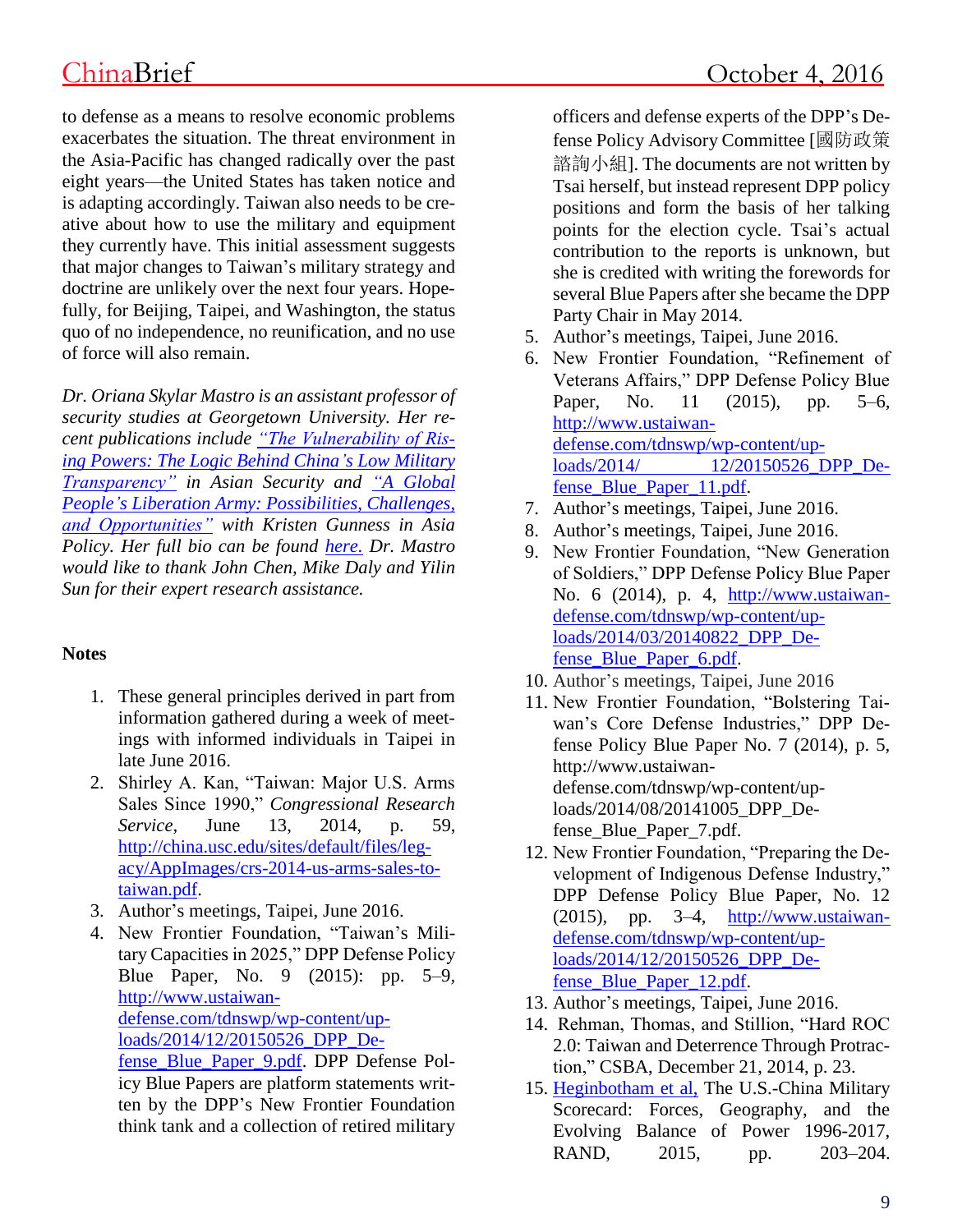[http://www.rand.org/con](http://www.rand.org/content/dam/rand/pubs/research_reports/RR300/RR392/RAND_RR392.pdf)[tent/dam/rand/pubs/research\\_re](http://www.rand.org/content/dam/rand/pubs/research_reports/RR300/RR392/RAND_RR392.pdf)[ports/RR300/RR392/RAND\\_RR392.pdf](http://www.rand.org/content/dam/rand/pubs/research_reports/RR300/RR392/RAND_RR392.pdf)

- 16. Snyder, Glenn H. (1960), "Deterrence and Power," Journal of Conflict Resolution, Vol. 4, No. 2, pp. 163–178.
- 17. Author's meetings, Taipei, June 2016.
- 18. New Frontier Foundation, "Taiwan's Military Capacities in 2025," DPP Defense Policy Blue Paper, No. 9 (2015): pp. 5–9, [http://www.ustaiwan](http://www.ustaiwandefense.com/tdnswp/wp-content/uploads/2014/12/20150526_DPP_Defense_Blue_Paper_9.pdf)[defense.com/tdnswp/wp-content/up](http://www.ustaiwandefense.com/tdnswp/wp-content/uploads/2014/12/20150526_DPP_Defense_Blue_Paper_9.pdf)[loads/2014/12/20150526\\_DPP\\_De](http://www.ustaiwandefense.com/tdnswp/wp-content/uploads/2014/12/20150526_DPP_Defense_Blue_Paper_9.pdf)[fense\\_Blue\\_Paper\\_9.pdf.](http://www.ustaiwandefense.com/tdnswp/wp-content/uploads/2014/12/20150526_DPP_Defense_Blue_Paper_9.pdf)
- 19. Author's meetings, Taipei, June 2016.

\*\*\*

# **Holding Up Half the Sky? (Part 1)—The Evolution of Women's Roles in the PLA**

By Elsa Kania

*This is Part 1 of a two-part series on the evolving roles of women in the People's Liberation Army (PLA). Part 1 examines the historical trajectory of and context for the expansion of women's roles in the PLA. Part 2 will examine the recruitment and organizational representation of the PLA's female officers and enlisted personnel in further detail.*

The expansion of roles of the PLA's female officers and enlisted personnel might seem surprising, against the backdrop of the stagnation, even deterioration in women's status in Chinese politics and society. However, the juxtaposition of these trends reveals an unexamined aspect of the PLA's limited progression towards fuller utilization of the available human resources, in response to the requirements of modern "informationized" warfare.

Although Mao once declared, "women hold up half the sky," women have traditionally been and remain underrepresented in leadership positions in the Chinese Communist Party (CCP), the Red Army and its successor, the PLA. Throughout the CCP's history, not a single woman has been selected to serve on the Politburo Standing Committee, China's highest decision-making body, and there are currently only two women on the twenty-five-person Politburo. **[1]** In fact, more women served on the CCP's Central Committee in Mao's time than today. **[2]** Symbolically, women's representation on the National People's Congress, a consultative parliamentary body typically seen as a powerless "rubber stamp" for the CCP, increased to a historic high of 23.4 percent at the 12th NPC in 2013, which was characterized by official media as an indication of "female power" (女性力量) (*[Xinhua](http://www.studytimes.cn/zydx/TBCH/XXSBZLH/2016LHSY/2016-03-08/4951.html)*, March 8). In recent years, there has also been a resurgence of gender inequality in China. The All-China Women's Federation, which is responsible for protecting "women's rights and interests," has promulgated media content that stigmatizes unmarried women over the age of twenty-seven as "leftover women" (剩女) in its efforts to advance the State Council's official goal of "upgrading population quality" (素质). **[3]** In March 2015, five feminist activists were detained on charges of "picking quarrels and causing a disturbance," because of their plans to pass out stickers highlighting issues of sexual harassment on public transportation, resulting in an international outcry for the release of the "feminist five."

In contrast to these trends, there have been a number of firsts for women in the PLA within the past decade or so. Although thousands of women fought with the Red Army during the Chinese Civil War (1927–1949) and the Second Sino-Japanese War (1937–1945), until relatively recently women in the modern PLA predominantly served in support and logistics roles. While there had been a small number of high-ranking women in the PLA since 1949, their advancement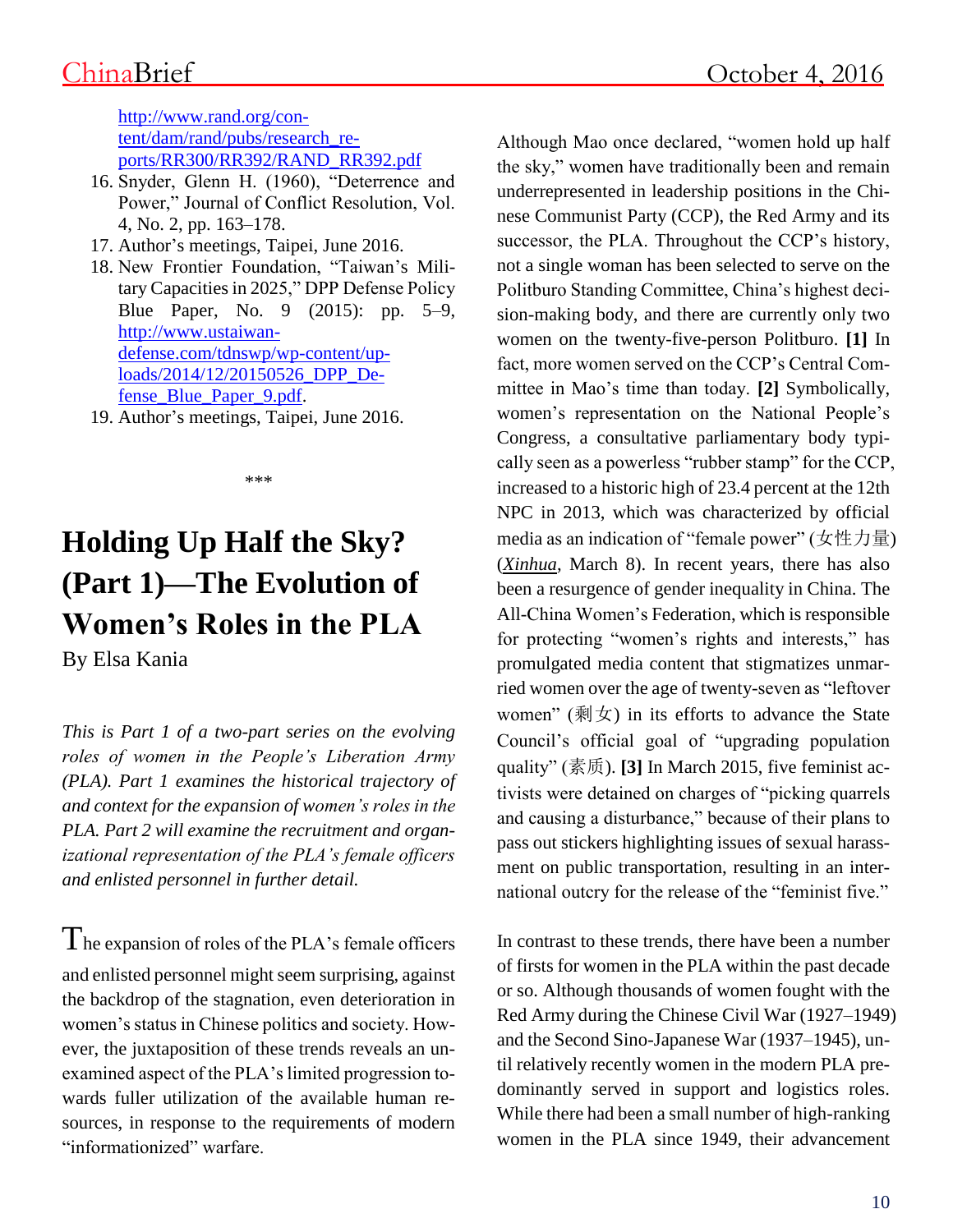had remained relatively uncommon. Today, beyond traditional non-combat specialties, women in the PLA have taken on a variety of combat roles, including in all four of the PLA's services—Army, Navy, Air Force, and Rocket Force—and probably also the new Strategic Support Force. While a high proportion of women in the PLA continue to serve in allfemale organizations, women now more frequently train alongside men and to the same standard. The overall number or percentage of women in the PLA does not seem to have increased appreciably, and limitations on their recruitment and representation remain prevalent. However, women's accomplishments are frequently highlighted in official PLA media—perhaps an indication of the PLA's efforts to keep pace with international trends and improve its image. These mentions often present a mixed message frequently characterize female officers and enlisted personnel as "beautiful scenery" in the barracks or on the battlefield. Certainly, women in the PLA continue to confront a glass ceiling. However, the PLA's efforts to recruit a more educated officer and enlisted force have motivated the expansion of the opportunities open to female officers and enlisted personnel.

### **The Historical Trajectory of Women in the PLA:**

Although thousands of women served in a variety of combat and non-combat roles in the Red Army, women were later channeled into primarily support roles and demobilized in large numbers. An estimated 3,000 women took part in the 1934–35 Long March [\(PLA Daily,](http://www.81.cn/zgnb/2016-03/15/content_6960816.htm) March 15). Subsequently, after the establishment of the People's Republic of China (PRC), while women remained actively involved in the PLA, the majority was limited to a smaller subset of more "traditional," non-combat roles and had limited opportunities for advancement, despite the Communists' ideological commitment to egalitarianism. When the PLA began reducing its force of three million by 23.3 percent in 1953, a significant percentage of those demobilized were women, totaling an estimated 764,000 (25.3 percent). **[5]** In 1967, the PLA resumed the recruitment of women at a rate of approximately 7,500 per year (Renmin Haijun, September 13, 2003).

For the past several decades, women have constituted approximately 5 percent or less of the PLA, and there were only limited positions and opportunities open to female officers and enlisted personnel, until relatively recently [\(China Military Online,](http://www.81.cn/zgnb/2015-04/15/content_6442719.htm) April 15, 2015). **[6]** Since women have never been conscripted into the PLA's enlisted force, all women serving in the PLA have chosen to join the enlisted force or officer (cadre) corps of their own volition. The vast majority had typically served in support roles, such as administrative personnel, medical personnel, communications specialists, and political and propaganda workers, including the PLA's performing arts troupes.

Starting in the mid-1990s, a variety of combat roles has gradually been opened to women. **[7]** In recent years, the opportunities available to women in the PLA have expanded significantly, and there have been a number of firsts for female officers and enlisted personnel, including deployments with peacekeeping forces, serving on the PLA Navy's *Liaoning* aircraft carrier, flying combat aircraft for the Air Force, and joining the Army's special forces. The recent accomplishments of women in the PLA have often received high-profile coverage in official Chinese media, while also highlighted in popular culture, such as a Chinese TV show, "Phoenix Nirvana" (特 种兵之火凤凰) that was nearly banned for being "too sexy" [\(Youku;](http://www.youku.com/show_page/id_z37d66582d70311e29748.html) *[China Daily](http://www.chinadaily.com.cn/micro-reading/dzh/2014-01-11/content_11014031.html)*, January 11, 2014). The multiple combat and support roles—including academic, research, and military representative positions overseeing defense industry research academies and factories—that have become available to PLA women will be discussed in further detail in the next article in this series.

### **The PLA's Female Flag Officers**

The PLA has had over fifty female flag officers over the course of its history, based on available reporting.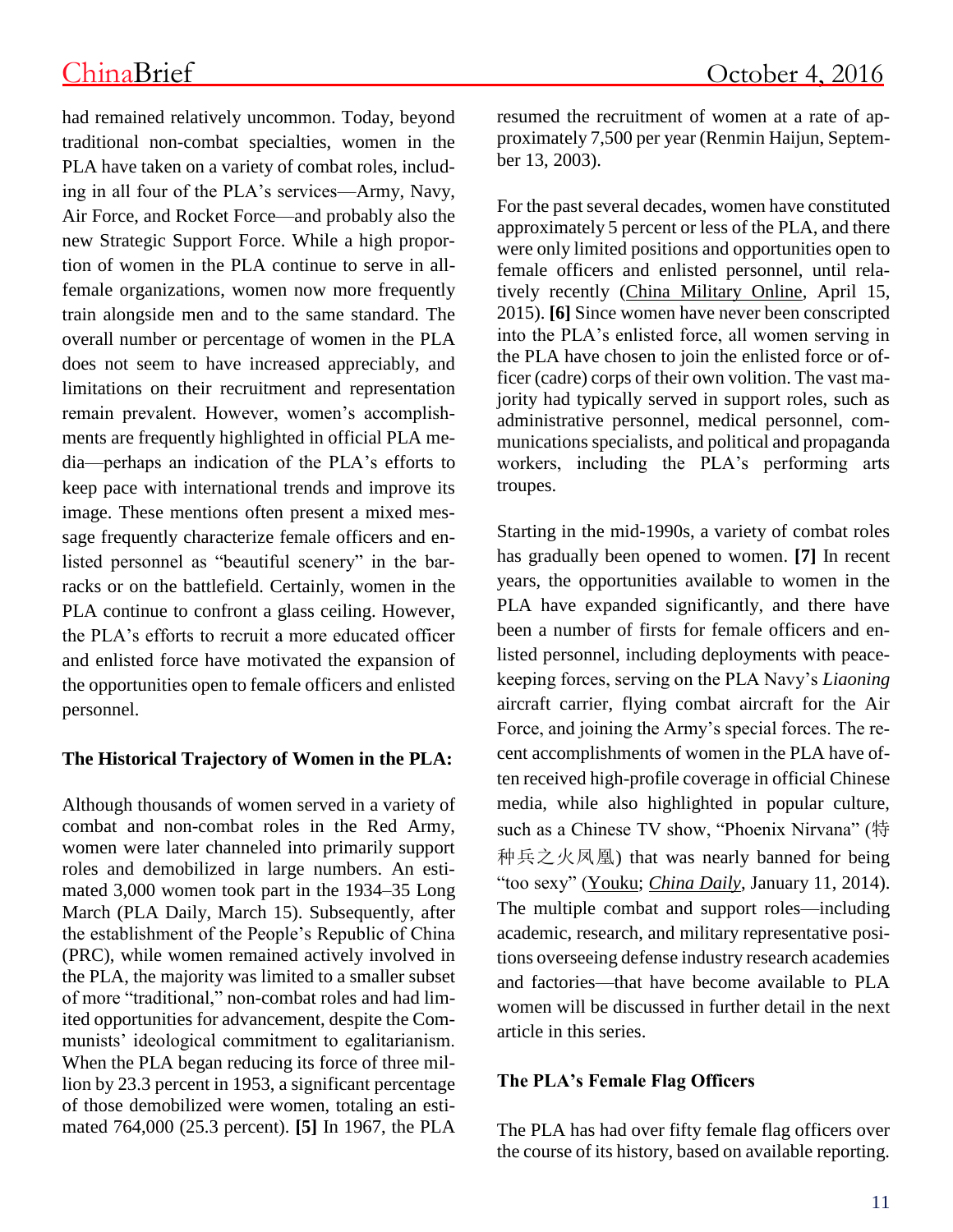Of them, the vast majority have been major generals  $(①$  将, 1 star), only three are reported to have been promoted to lieutenant general  $(\n\psi, \mathcal{Z})$  stars), and none has yet received the rank of general  $(\pm \n\frac{1}{3}, 3)$ stars). The trajectory of their promotions over time offers an interesting indicator of the advances of women in the PLA. When the PLA introduced its first rank system in 1955, Li Zhen (李贞), formerly a deputy in the PLA's Military Procuratorate, was the only woman who achieved the rank of major general until ranks were abolished in 1965. When the PLA reintroduced ranks in 1988, five females received the rank of major general, three of whom had a medical specialty. Since then, at least 45 more women have received the rank of major general. Notably, Nie Li (  $\frac{1}{2}$ ( $\frac{1}{2}$ ), who had a science and technology specialty, became the PLA's first female lieutenant general in 1993. The PLA's second female lieutenant general, Xu Lili (徐莉莉), an officer in the PLA Navy and former vice president of the Academy of Military Science, was promoted to that rank in 2010. In 2003, the first PLAAF female was promoted to major general as a Guangzhou Military Region Air Force deputy chief of staff (*China Brief*, June 22, 2012). In May 2016, Cheng Xiaojian (程晓健), who had previously served as the first female air division commander, was promoted to major general [\(Toutiao,](https://www.toutiao.com/i6284083163190788610) May 13).

The comparison of the careers of the PLA's first female major general and three notable contemporary female flag officers offers an interesting illustration of the evolution of the roles of and opportunities open to women within the PLA over time. Li Zhen joined the CCP in 1927 and fought as a guerilla with the Red Army before becoming a political commissar for a female regiment (*[People's Daily](http://dangshi.people.com.cn/GB/16217215.html)*, November 11, 2011). Nie Li studied in the Soviet Union and then was assigned to the PLA's first missile research unit, eventually becoming a deputy director and secretarygeneral of the Commission for Science, Technology, and Industry for National Defense (COSTIND/国防 科学技术工业委员会) [\(Ministry of National De](http://www.mod.gov.cn/hist/2014-05/17/content_4509441.htm)[fense,](http://www.mod.gov.cn/hist/2014-05/17/content_4509441.htm) May 17, 2014). Similarly known for her scientific expertise, Xu Lili had graduated from the prestigious Tsinghua University, later received a Master's and PhD, and has engaged in cutting-edge research in biotechnology [\(Sohu,](http://mil.sohu.com/20150715/n416829215.shtml) July 15, 2015). On the other hand, Cheng Xiaojian joined the PLA Air Force in 1981, as part of the fifth group of female aviator cadets. She flew multiple models of transport aircraft [\(China Military Online,](http://www.81.cn/jsdj/2015-01/20/content_6315884.htm) January 20, 2015; *China Brief*, June 22, 2012). Notably, Cheng Xiaojian became the first female commander ( $\sqrt{m} \xi$ ) of a transport air division in the PLA's history. She then served as a deputy chief of staff (副参谋长) of the former Chengdu Military Region Air Force, before her recent transfer to the same position in the Western Theater Command's Air Force Headquarters, where she received her first star [\(Sheyuan,](http://zixun.sheyuan.com/shenghuo/5735b3b630359d3947c5a1a6.html) May 13[;](http://mil.news.sina.com.cn/china/2016-06-27/doc-ifxtmwei9316637.shtml) [Sina,](http://mil.news.sina.com.cn/china/2016-06-27/doc-ifxtmwei9316637.shtml) June 27).

### **Perspectives on PLA Women's Contributions and Recruitment:**

This significant shift in the promotions of and specialties open to women raises the question of what factors have contributed to such a change. Certainly, the PLA recognizes and has followed the expanding roles of women in other militaries worldwide, especially the U.S. military. In this regard, its efforts to highlight the accomplishments of its own female enlisted personnel and officers may be a matter of image and prestige. However, the expansion of the opportunities available to women in the PLA also seems to result from recognition of the changing nature of warfare, such that women can contribute more equally and may possess certain inherent advantages. The available literature from the discipline of national defense demography (国防人口学) and on female officers and enlisted personnel presents a number of arguments regarding their recruitment and perspectives on their potential contributions to the PLA.

In the discipline of national defense demography, the recruitment of women is recognized as relevant to the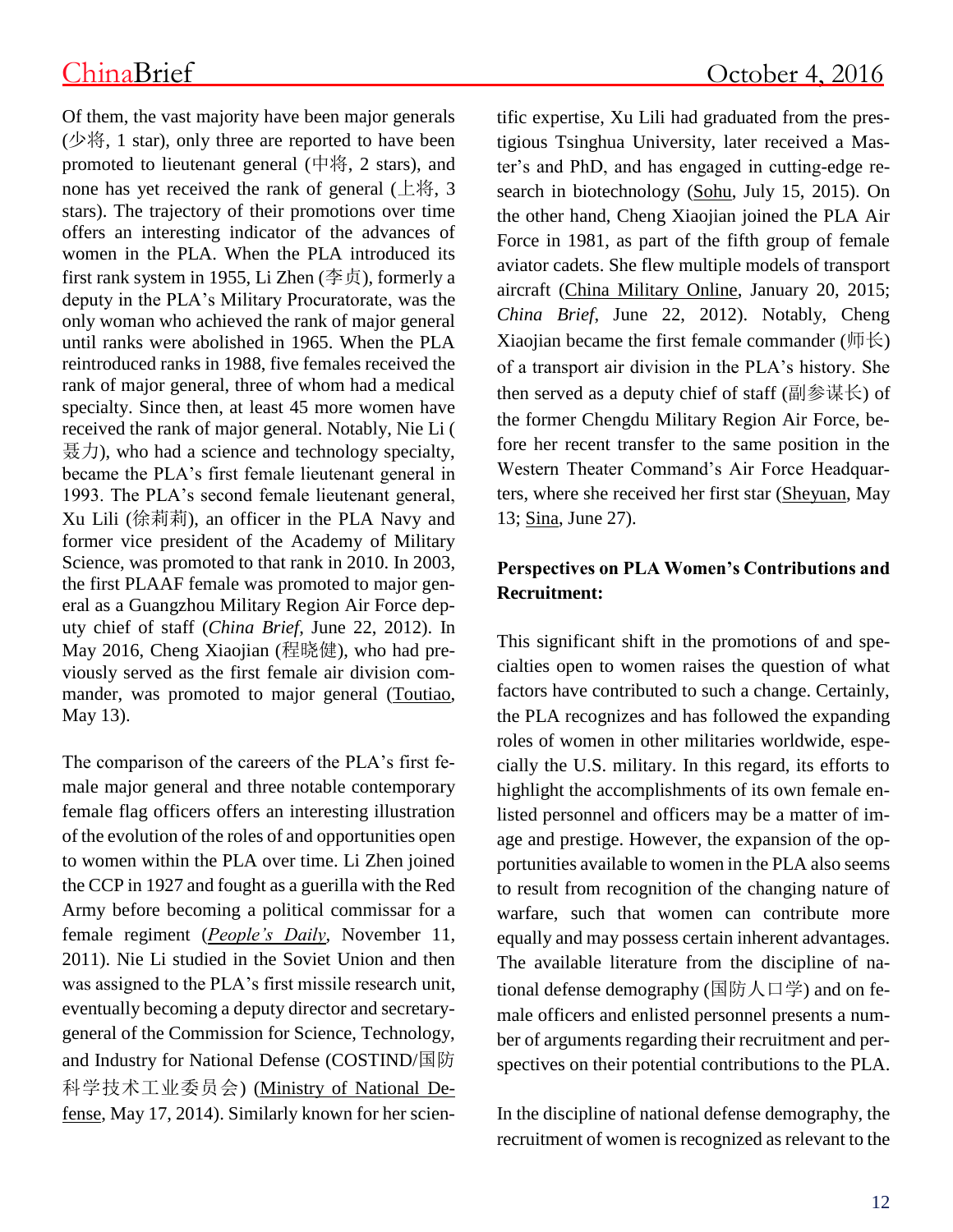PLA's efforts to build an educated, "high quality" force and address potential human resources challenges. Prominent PLA demographer Ding Xuezhou, from the PLA Logistics College's All-Military Family Planning Management Cadre Training Center (全 军人口计生管理干部培训中心), argues that the PLA should "progressively expand the proportion of the female population participating in national defense labor" in light of "the requirements of national defense construction and the development of modernized weapons equipment." **[8]** Ding and other Chinese defense demographers recognize the longterm issues for the PLA's human capital that will result from demographic and societal trends, including rapid aging and poor health. In addition, due to the attractiveness of private sector opportunities, potential recruits have become less willing to serve, especially China's "singletons" (i.e. only children), who are solely responsible for supporting their aging parents. Beyond this pragmatic rationale, Ding has also recommended the recruitment of women for reasons unrelated to their potential contributions to its human resources, including in order to elevate the social status of women and to improve PLA's external image. **[9]** 

The PLA's expansion of the roles available to female enlisted personnel and officers is also influenced by the recognition that technological changes enhance the ability of women to contribute to modern warfare. For instance, Ding argues that, given the "unceasing development of science and technology," future informationized warfare "will probably require that more and more females participate." **[10]** Similarly, another scholar, from the PLA's Information Engineering University, has observed that the increased automation of modern combat has made the differences in the average physical strength of men and women become "no longer an important factor that influences participation in warfare." **[11]** Rather, in information-age warfare, the perceived strengths of women relative to men—including their "superiority in thinking ability," language ability, interpersonal ability, management ability, and patience—all become more critical. **[12]**

However, this recognition of the increased potential for women to contribute in future warfare has not necessarily corresponded with calls to increase their recruitment beyond current levels. Given the size of China's population, there is no urgent need to increase the recruitment of women. In addition, doing so would presumably also come into conflict with the CCP's focus on "upgrading population quality" and increasing the birthrate to contravene rapid aging through ensuring that "high quality" women have children, as reflected in official policies and propaganda. **[13]** In practice, the overall number of women in the PLA does not seem to have increased significantly, and various explicit and implicit restrictions on their recruitment have persisted, as will be discussed further in Part 2 of this series. Looking forward, the ongoing downsizing of the overall force by 300,000 could also disproportionately affect women (*[China Brief](http://www.jamestown.org/single/?tx_ttnews%5Btt_news%5D=45069&no_cache=1#.V7tTIpMrI_U)*, February 4). For instance, one of the first cuts announced was the abolition of a performing arts troupe from the former Nanjing Military Region [\(MoD,](http://eng.mod.gov.cn/TopNews/2016-01/22/content_4637164.htm) January 22).

### **Obstacles to Women's Advancement in the PLA**

Certain stereotypes about women and traditional gender roles also pervade the literature and reflect strikingly retrograde perspectives. A surprisingly high number of articles allude to women's "personal psychology" and "traditional mentalities" that undermine their abilities to succeed in certain roles, while emphasizing the need for them to overcome perceived "psychological obstacles," such as a lack of confidence and irresolution. **[14]** So too, allusions to about the unavoidable "contradiction" that female officers face between "love" and "career," given women's disproportionate responsibilities to care for the family, remain prevalent. **[15]** Perhaps partly as a result of such attitudes, women's opportunities for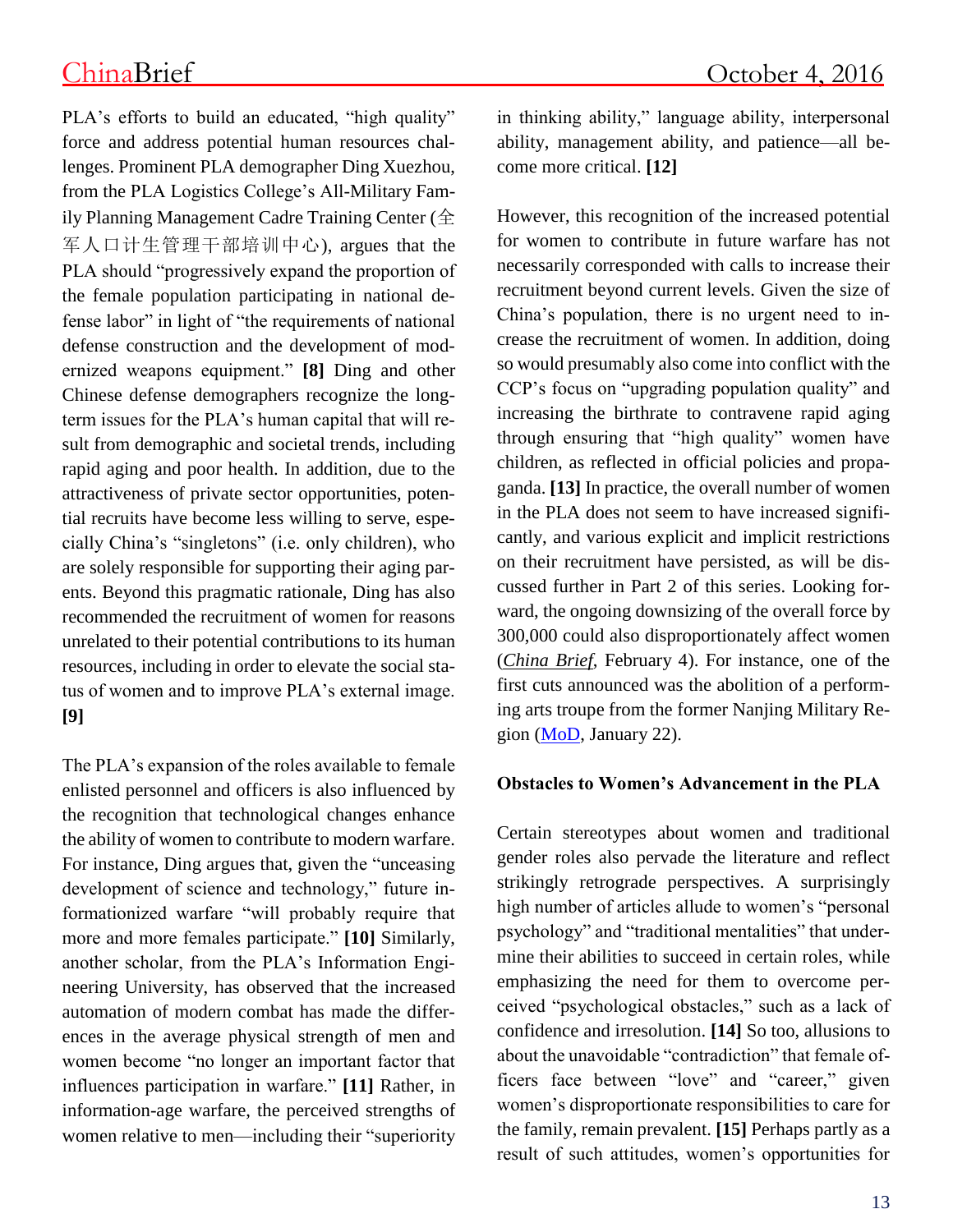advancement within the PLA have traditionally remained constrained. One PLA scholar admitted, "traditional mentalities of gender discrimination seriously obstruct the pace of the development of female officers' human resources." **[16]** The result of retrograde attitudes has been an environment with a lack of respect for female officers, which has a negative effect on their morale. **[17]** Since an implicit glass ceiling remains, the "inherent potential" of female officers had yet to be realized, yet that might be starting to change gradually. **[18]**

Although the available literature does not directly address concerns over issues of discipline or professionalism that might arise as women become more integrated throughout the PLA, it is likely that women in the PLA receive differential treatment from their leaders. For instance, one PLA guide for company commanders urged them to "point out [female soldiers'] beauty" and "educate them about handling themselves correctly" in order to prevent the "simple crudeness" of stereotypically "female" behavior, such as crying when criticized. **[19]** Female enlisted personnel and officers probably continue to be regarded and treated quite differently than their male counterparts, while typically serving in smaller, all-female sub-organizations. Although the PLA's men and women might more frequently be training to the same standards for certain specialties, the obstacles resulting from these dynamics could nonetheless persist.

### **Next, New Roles for PLA Women**

The progressive expansion of the combat and support roles open to the PLA's female officers and enlisted personnel reflects a pragmatic human resources rationale, against the backdrop of attempts to recruit and retain an educated, skilled force, and perhaps also considerations of image. However, traditional views on gender roles and persistent sexism have historically persisted and may continue to constrain women's advancement within the PLA. Nonetheless, as PLA females increasingly take on new combat roles, there may be further opportunities for their promotion to higher levels. The next article in this series will review the increasing representation of women in multiple branches and billets throughout the PLA.

*Elsa Kania is a recent graduate of Harvard College and currently works as an analyst at the Long Term Strategy Group.*

### **Notes**

- 1. The two women currently on the Politburo are: Liu Yandong, a Vice Premier, and Sun Chanlan, head of the United Front Work Department of the Central Committee. See: Alice Miller, ["Projecting the Next Politburo](http://www.hoover.org/sites/default/files/research/docs/clm49am.pdf)  [Standing Committee,](http://www.hoover.org/sites/default/files/research/docs/clm49am.pdf)" *China Leadership Monitor*, no. 49, March 1, 2016, Hoover Institution. Zhao Sile, ["The Inspirational Back](http://foreignpolicy.com/2015/04/17/china-feminist-bail-interview-released-feminism-activist/)[story of China's 'Feminist Five,'](http://foreignpolicy.com/2015/04/17/china-feminist-bail-interview-released-feminism-activist/)" *Foreign Policy*, April 17, 2015.
- 2. Whereas women constituted 7.6 percent of the Central Committee in 1969, the Central Committee as of the 18th Party Congress in 2012 incorporated only 4.9 percent women. There are 33 women among the CCP Central Committee's 376 full and alternate members, constituting 8.8 percent (*[Xinhua](http://politics.people.com.cn/n/2012/1115/c1001-19584604.html)*, November 15, 2012). However, 23 of those women are alternates who lack power and voting rights (*[Xinhua](http://cpc.people.com.cn/18/n/2012/1114/c350823-19582223.html)*, November 14, 2012), and only 10 are among the 205 full members (*[Xinhua](http://cpc.people.com.cn/18/n/2012/1114/c350823-19582223.html)*, November 14, 2012).
- 3. See: Leta Hong, Fincher, *Leftover Women: The Resurgence of Gender Inequality in China*, Zed Books, 2014.
- 4. Mady Wechsler Segal, Xiaolin Li, and David R. Segal, "The Role of Women in the Chinese People's Liberation Army," *Minerva* 10, no. 1 (1992): 48.
- 5. All-China Women's Federation, *Study Materials for the History of the Women's Movement,* Beijing, 1986. Li, Xiaolin. "Chinese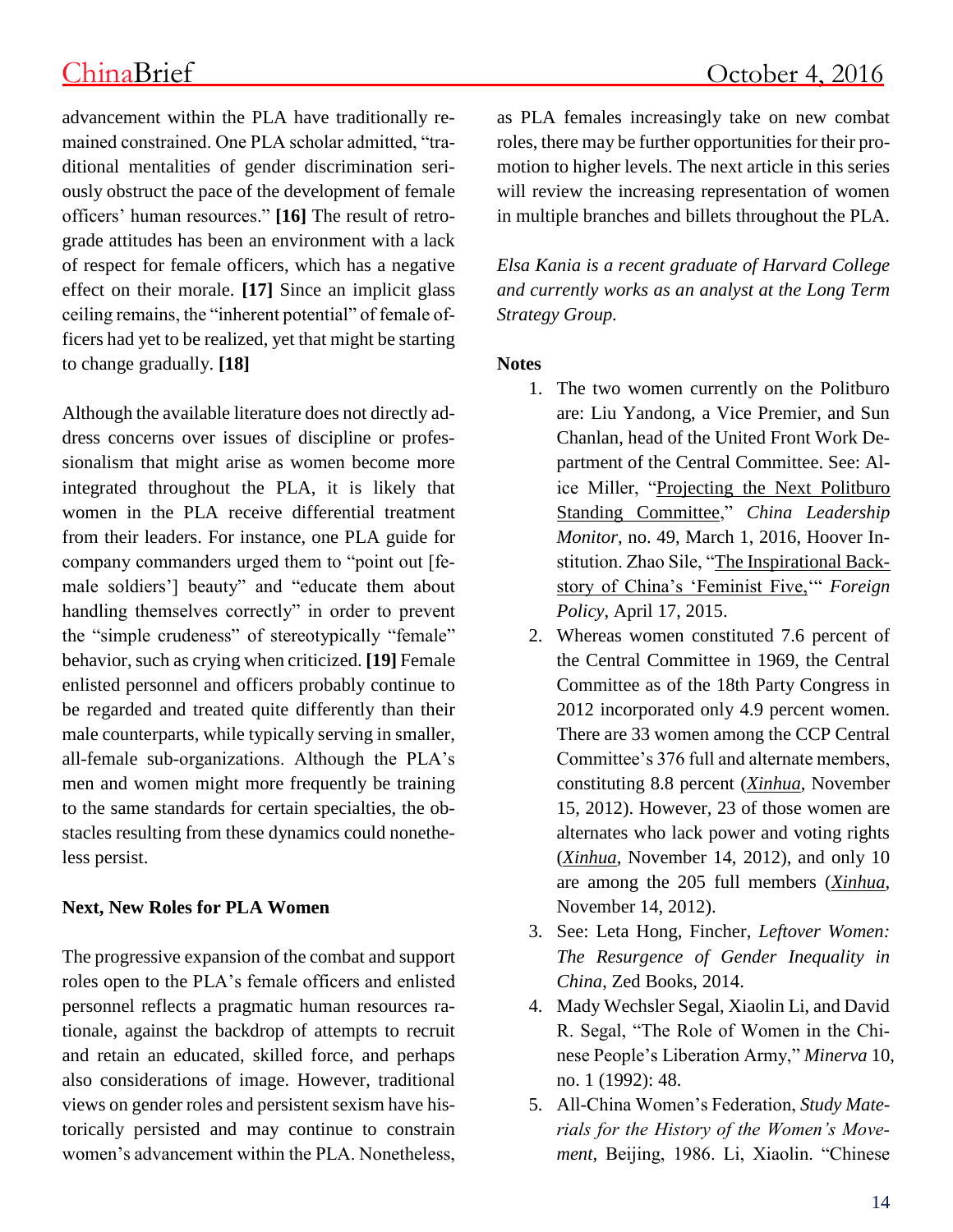Women Soldiers: A History of 5,000 Years." *Social Education* 58, no. 2 (1994): 67-71. Mady Wechsler Segal, Xiaolin Li, and David R. Segal, "The Role of Women in the Chinese People's Liberation Army,"

- 6. Roger Cliff, *China's Military Power: Assessing Current and Future Capabilities*, Cambridge University Press, 2015. Mady Wechsler Segal, Xiaolin Li, and David R. Segal, "The Role of Women in the Chinese People's Liberation Army."
- 7. Li, Xiaolin. "Chinese women in the People's Liberation Army: Professionals or quasi-professionals?." *Armed Forces & Society* 20, no. 1 (1993): 69-83.
- 8. Ding Xuezhou [丁学洲], "Research on the Development of Long Term Balance for the National Defense Population" [国防人口长 期均衡发展研究], *Demographic Research* [人口研究], 第 38 卷第 5 期 2014 年 9 月.
- 9. Ding Xuezhou [丁学洲], *National Defense Demography* [国防人口学], National Defense University Press, 2014.
- 10. Ding Xuezhou [丁学洲], "Research on the Development of Long Term Balance for the National Defense Population" [国防人口长 期均衡发展研究].
- 11. Xue Xiaomei [薛小梅], "Several Reflections on the Construction of the Female Officer Contingent" [女军官队伍建设的几点思考], *China Urban Economy* [中国城市经济] 11 (2010): p. 257.
- 12. Ibid.
- 13. See: Leta Hong, Fincher, *Leftover Women: The Resurgence of Gender Inequality in China*.
- 14. e.g., Yu Lan [喻岚], Wang Jingxiu [王靖秀], "Overcoming Female Officers' Psychological Barriers, 1996, Air Force Political University" [女军官" 心理障碍" 排解], *Journal*

*of the Air Force Political Studies Institute* [空军政治学院学报] Vol. 4 (1996): 016.

- 15. Xue Xiaomei [薛小梅], "Several Reflections on the Construction of the Female Officer Contingent" [女军官队伍建设的几点思考].
- 16. Sun Haixia [孙海霞], "Developing the Use of New Era Female Officers Human Resources" [新时期女军官人力资源的开发 使用], *Journal of the Xi'an Political Studies Institute* [西安政治学院学报 ] 17, no. 3 (2004): pp. 49–50.
- 17. Ibid.
- 18. Liu Xia [刘嘉], "The Path Dependence of Female Officers' Career Development" [女 军官职业发展中的路径依赖管窥], *Lead*ership *Science* [ 领 导 科 学], 2011, (11), pp.44–45.
- 19. qtd. in: Ben Lowsen, "Chinese PLA Company Command: The Party Line," *The Diplomat*, April 19, 2016

\*\*\*

# **China's Private Security Companies: Domestic and International Roles**

By Zi Yang

### **China's Private Security Companies: Domestic and International Roles** Zi Yang

Aubervilliers is a bustling suburb of Paris known for its small and medium-sized enterprises. Among its predominantly Arab and African population are 4,000 Chinese, more than a quarter (1,200) of whom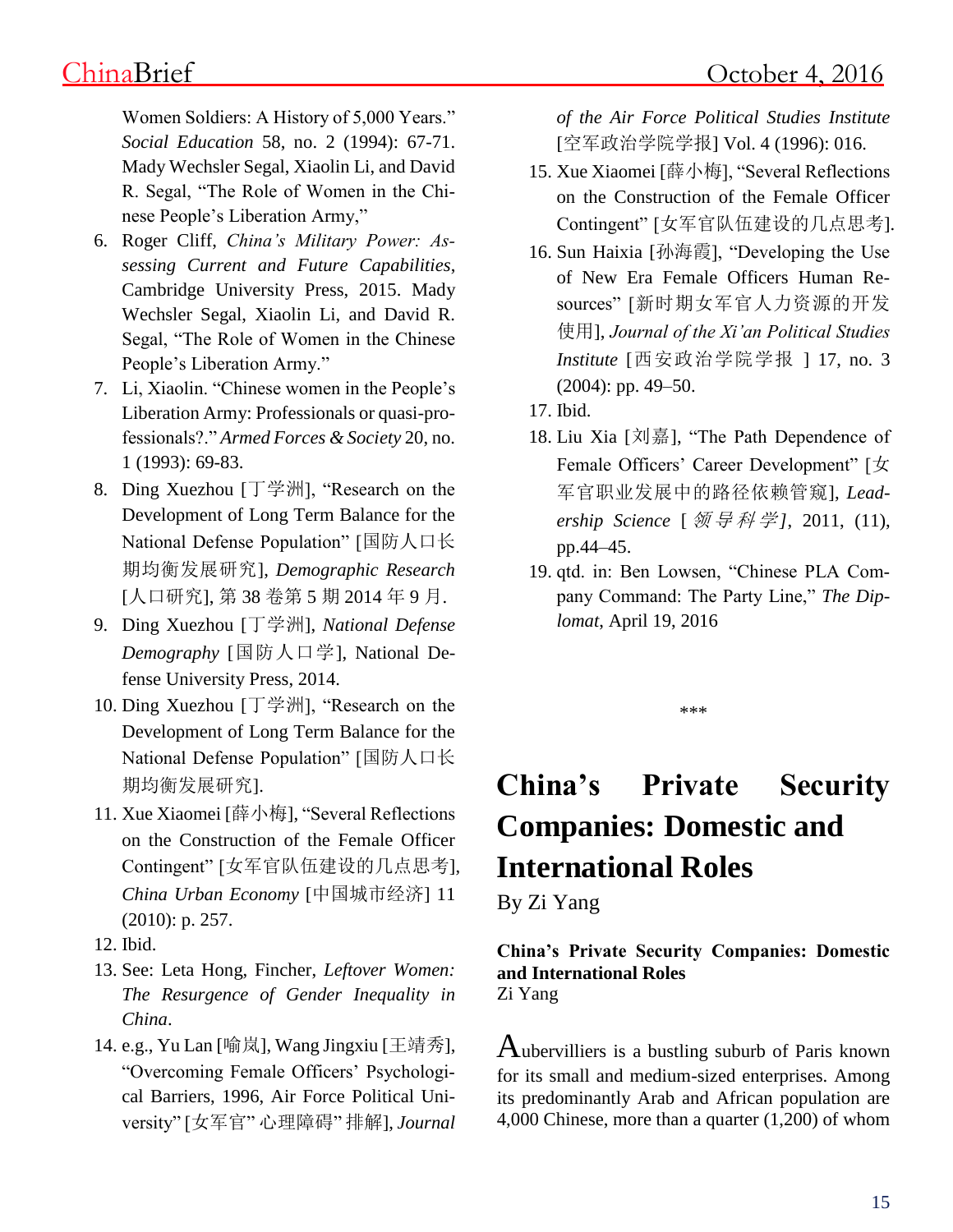are traders prominent in Aubervilliers's textile industry [\(Daily Mail,](http://www.dailymail.co.uk/wires/afp/article-3075349/Chinese-turn-Paris-suburb-Europes-biggest-fashion-market.html) May 10, 2015). In recent years, the Chinese have achieved impressive economic success, making them a prime target for local criminals. According to the Franco-Chinese Friendship Association, more than one hundred Chinese have been attacked and robbed in Aubervilliers since December 27, 2015 [\(Shenzhen Daily,](http://szdaily.sznews.com/html/2016-08/24/content_3602869.htm) August 24).

While walking with a friend on August 7, 2016, Zhang Chaolin, a textile designer and a father of two, was viciously beaten by three thieves. After five days in a coma, Zhang passed away as the latest casualty in Aubervilliers's crime epidemic [\(RFI,](http://en.rfi.fr/france/20160815-french-chinese-community-death-mugging-victim-racist-attacks) August 15). The attack struck a chord with the local Chinese community, resulting in a street demonstration against targeted attacks on the area's Chinese residents.

The death of Zhang Chaolin highlights a long-standing problem for overseas Chinese enterprises. Whether it is small business owners or large corporations, the Chinese often find themselves helpless in areas where law and order cannot be properly maintained. The 2004 murder of eleven Chinese workers in Afghanistan by local gunmen was the catalyst that changed Chinese perceptions on commercial activities abroad [\(People's Daily,](http://www.people.com.cn/GB/guoji/1029/2597995.html) June 25, 2004). More than a decade later, Chinese companies are increasingly opting to invest in protective measures, chiefly in private security. As Chinese enterprises continue to "go out," especially to dangerous regions of the world where lofty profit is accompanied by equally high risk, security is becoming more and more important for any smart investor.

Enter the Chinese private security companies (PSCs). Chinese PSCs growth has steadily accompanied China's economic takeoff since the early 2000s, and is presently a multi-billion RMB industry. Their growth and rising prominence in firms at home and abroad acts as a useful indicator for the Chinese economy while posing important questions about the future of China's domestic and foreign policy. Available evidence supports the idea that although the Chinese government does not proactively suppress PSCs, existing laws limit their growth potential, and ultimately their ability to compete on the international market.

### **What Constitute a Chinese PSC?**

Unlike their large and globally renowned Western counterparts, Chinese PSCs are small, young and largely unknown. Most firms are not more than a decade old. As of 2013, there are 4,000 registered PSCs in China employing more than 4.3 million security personnel [\(QQ News Online,](http://news.qq.com/a/20131020/000223.htm) October 20, 2013). **[1]** Prior to 2010, the private security industry was in a legal limbo because of the lack of laws and regulations, but the passage of the "Regulation on the Administration of Security and Guarding Services" in January 2010 supplied the legal definition and framework needed for mainstream growth.

The "Regulation" categorized PSCs into two types: security companies (保安服务公司) and security companies engaged in the armed escorting services (从事武装守护押运服务的保安服务公司) [\(Cen](http://www.gov.cn/zwgk/2009-10/19/content_1443395.htm)[tral People's Government of the PRC,](http://www.gov.cn/zwgk/2009-10/19/content_1443395.htm) October 13, 2009). The industry is advised and monitored by China's public security system  $(公$ 安机关) which has the power to approve or deny any PSC business license application. To register as the former, one must have at least one million RMB of registered capital, a professional staff with a clean record, facilities and equipment needed for security service, and "a sound organizational structure and security and guarding services management system, post accountability system and security guard management system" [\(Law Info. China,](http://www.lawinfochina.com/display.aspx?lib=law&id=7779) October 13, 2009). The latter requires registered capital assets of at least ten million RMB, "being a wholly state-owned company or having state-owned capital which accounts for at least 51 percent of the total amount of its registered capital," and most importantly, "having escorting security guards who meet the requirements as prescribed in the 'Regulation on the Management of Use of Firearms by Full-time Escorting Security Guards' [\(Law Info. China,](http://www.lawinfochina.com/display.aspx?lib=law&id=7779) October 13, 2009)." An analysis of a dozen registered, leading Chinese PSCs reveals that all belong to the category of unarmed security companies, except one that proudly proclaims its contractors' experience with firearms in a "mission abroad" [\(Weilong Baobiao\)](http://www.vipbodyguard.net/aboutmouxiaolong/jianjie/). A review of news reports on the industry further confirmed the near absence of armed security companies. This is likely due to the government's long-held concern over allowing civilian firearm ownership—a major barrier for PSCs seeking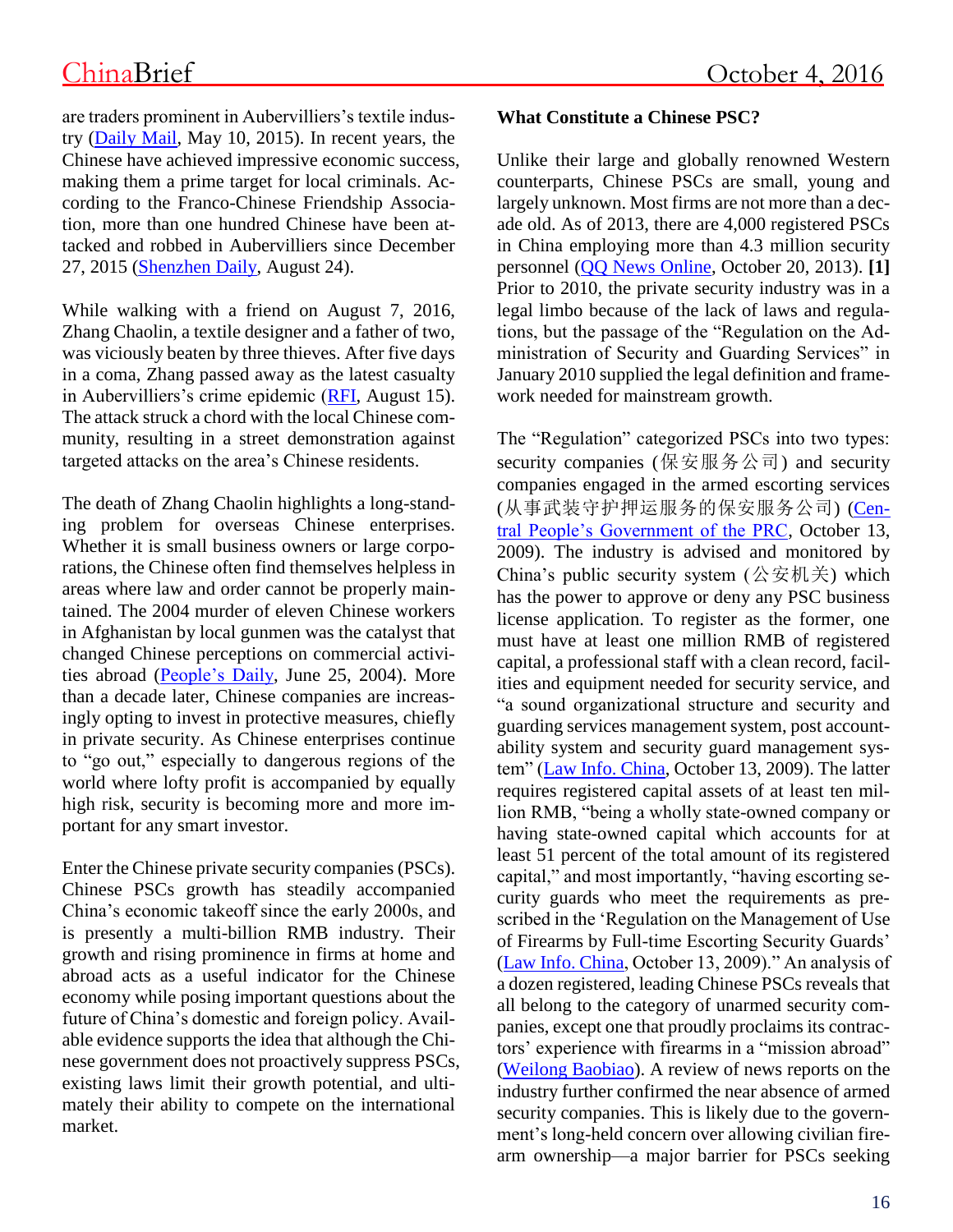professionalization and international competition (see *[China Brief](http://www.jamestown.org/single/?tx_ttnews%5Btt_news%5D=44923&no_cache=1)*, December 21, 2015).

Given this reality, the use of martial arts, in addition to cold and electroshock weapons are much more common in Chinese PSCs than Western counterparts. *Sanda*/Chinese kickboxing champions, retired sportsmen, police and army veterans are given priority by recruiters. Most firms seem to share commonality in terms of service features. One such firm, *Shamo Tewei* (沙漠特维; Desert Special Guards; SMTW), headquartered in Urumqi, Xinjiang allows a glimpse into the operations of a typical yet successful Chinese PSC.

Founded by three veterans from the Chinese army and armed police in 2013, SMTW provides personal protection to individuals, patrols properties, secures public events, trains security guards and offer martial arts classes. The company also uses high-tech communications and surveillance equipment—but its bodyguards do not have lethal weapons. (The expandable baton is the most "deadly" weapon in its arsenal.) SMTW only employs male guards, between 25 to 40 years old, preferably veterans [\(SMTW\)](http://www.xjsmtw.com/). To hire SMTW guards, one must apply through their website. A contract is signed after an agreement on price and personnel is reached, as required by law. Three years into the business, SMTW has provided security services to concerts, meetings and individuals. This latter demographic represents the highest profile and largest segment of demand for these security personnel.

### **Domestic and International Roles**

Besides routine security guard duties, the biggest pool of customers for China's PSCs is the country's *nouveau riche*, making up around 80 percent of contracts [\(Huaxia News Online,](http://www.huaxia.com/tslj/cfht/2013/09/3555962.html) September 30, 2013). With some 1.3 million millionaires and growing, China's rich have a propensity for luxury and extravagance, a habit that draws unnecessary attention upon themselves [\(South China Morning Post,](http://www.scmp.com/news/china/money-wealth/article/1867321/china-be-top-ten-nation-us-dollar-millionaires-2020) October 13, 2015). Moreover, China's business world is full of intricacies and skullduggery, which makes the position of a rich Chinese quite unsafe. The risk of robbery and assault prompted the rich to hire bodyguards. Salary depends on one's skillsets and experience:

some are paid as much as 200,000 RMB per year, while others earn a yearly income of 28,000 to 56,000 RMB [\(Sina History,](http://history.sina.com.cn/bk/sjs/2014-05-29/134492070.shtml) May 29, 2014; [SMTW\)](http://www.xjsmtw.com/cn/case6/18.htm). But safety is not the only reason to hire bodyguards; sometimes businessmen do it to flaunt their wealth. Female bodyguards, a rarity in a male-dominated industry, are exceptionally popular. From a practical perspective, female bodyguards are less noticeable when in a crowd and could surprise assailants (BBC [Chinese,](http://www.bbc.com/zhongwen/simp/china/2016/05/160519_china_female_bodyguards) May 19). Moreover, having a pretty yet deadly female bodyguard is viewed as a sign of prestige in the Chinese business world.

In addition to domestic security contracts, Chinese PSCs have picked-up international jobs as well. With rising Chinese business presence in the developing world, including conflict zones, security is in evergreater demand. Although most Chinese security personnel have similar backgrounds as Western colleagues, i.e. ex-military or police, Chinese PSCs have a hard time competing with British and American firms due to their inability to legally own and operate firearms.

Chinese PSCs are hampered by the strictness of domestic gun laws. Chinese law prohibits individual transport of firearms out of the country, not to mention the near impossibility for civilians to acquire guns legally. Therefore, private Chinese security contractors in conflict zones face a constant dilemma; remain disarmed or purchase guns from the local black market. In most of the conflict zones, firearms are very easy to purchase. But fearful of tough gun laws back home that could put future business ventures in jeopardy, Chinese PSCs have not made armed guards the norm for their foreign operations. At the end of the day, Chinese PSCs are registered in China and must work with, not against, the state. There is also the concern that armed contractors might accidentally provoke or escalate conflict with the locals—leading to diplomatic troubles. In direct contrast, British and American private military companies arm their security contractors to the teeth with the best gear available. Without firepower, in many occasions Chinese contractors must rely on the assistance of local security forces, which are known for their unreliability, or pay criminals to go away, which creates an incentive for them to return on a later occasion [\(Southern Weekend,](http://www.infzm.com/content/108890) April 17, 2015).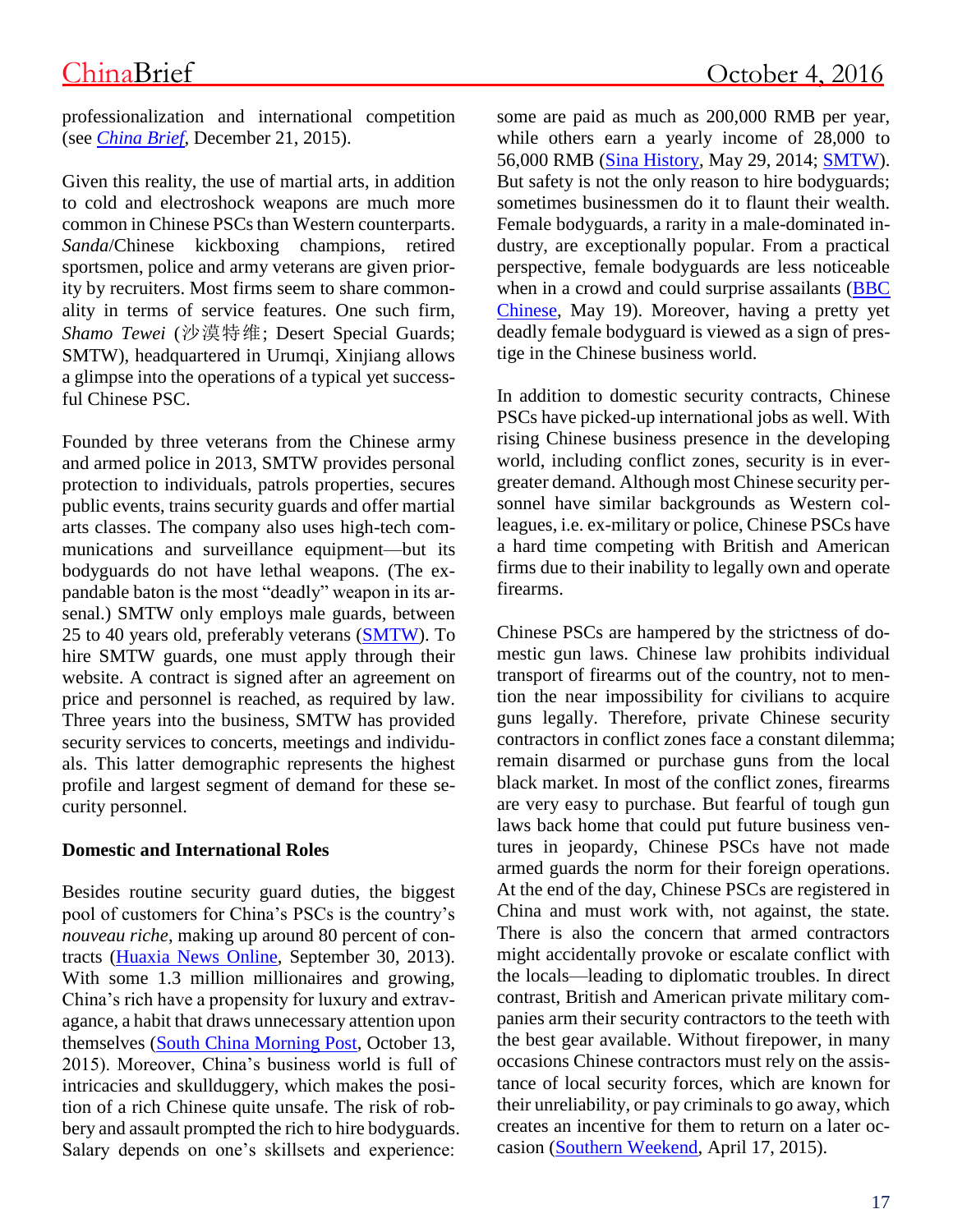### **Securing Chinese Business Interests in High Risk Areas**

"When are you guys going to get guns?" is a question often raised by overseas Chinese workers with their protectors. In 2014, after a dispute between a Chinese company and an Iraqi tribal chief over property ownership, armed Iraqi villagers simply stormed Chinese company grounds and took whatever they wanted while Chinese guards stood by in fear. Calls for help to the Iraqi police brought more chaos, as they happily joined the looters. In a country where most fighting age men are armed, Chinese contractors, regardless of their skills in martial arts, are helpless during a crisis. Chinese companies therefore do not have confidence in PSCs run by their fellow countrymen. Although some still favor Chinese PSCs due to language and cultural affinity, others would rather award Western firms with contracts, even if it means doubling the costs [\(Southern Weekend,](http://www.infzm.com/content/108890) April 17, 2015).

The prevalence of unarmed security guards does not apply to all situations, however. On the high seas, a Chinese contractor can legally use firearms for defensive purposes. On many occasions Chinese guards have opened fire to disperse pirates during escort missions in the Gulf of Aden [\(Sina Military,](http://mil.news.sina.com.cn/2013-10-25/1218746261.html) October 25, 2013). There are also isolated examples when an extraordinary situation forced Chinese contractors into disregarding company rules and picking up a gun. At the beginning of the Libyan Civil War of 2011, Pan Xianjin, a ten-year veteran bodyguard was tasked with transporting ten million RMB out of Libya. By that point, the country was already on the brink of total social breakdown. Checkpoints were set-up all across Libya by self-proclaimed revolutionary groups or in other cases local thugs. Pan had to get a gun if he wants to complete the mission and make it out of Libya alive. Travelling on Libya's long desert highways, Pan kept his black market gun close and was "ready to shoot immediately… if someone not in official military uniform yells 'stop, money!'" [\(Sina History,](http://history.sina.com.cn/bk/sjs/2014-05-29/134492070.shtml) May 29, 2014). With increasing engagement in international commerce, especially in conflict zones, Chinese enterprises are going to need more men like Pan Xianjin who has the guts and

means to fight back when staring down the barrel of a gun.

### **Conclusion**

"The Party controls the gun" (党指挥枪) is a core principle of the People's Liberation Army that is also applicable to the whole of society. Chinese gun control measures are the strictest in the world, since the state is wary of armed civilians, including the PSCs. However, in an industry where the ownership of and expertise in the latest firearms is a determining factor on a firm's competitiveness, China's existing policy constraint have not helped Chinese PSCs in expanding profits abroad in countries where gun violence is an everyday reality. Besides the policy issue, the belief of some industry specialists in complete reliance on non-lethal force and superior negotiation skills over firepower is as laughable as the Boxers of a century past who believed they could ward off whizzing rifle rounds with *qigong* and magic spells [\(Southern](http://www.infzm.com/content/108890)  [Weekend,](http://www.infzm.com/content/108890) April 17, 2015). Without the tools of the trade, the lives of contractors and their clients will always be in much greater danger. Nonetheless, the Chinese state's wariness over armed private security, oftentimes veterans with military or policing experience will ensure the status quo will not change anytime soon. Chinese PSCs therefore will not likely catch-up to Western competitors in the near future, unless they decide to break rules and adapt to local conditions.

*Zi Yang is an independent researcher and consultant on China affairs. His research centers on Chinese internal security issues. He holds a M.A. from Georgetown University and a B.A. from George Mason University.*

### **Notes**

1. There is no accurate data on the total number of unregistered PSCs.

**\*\*\* \*\*\* \*\*\***

China Brief is a bi-weekly journal of information and analysis covering Greater China in Eurasia.